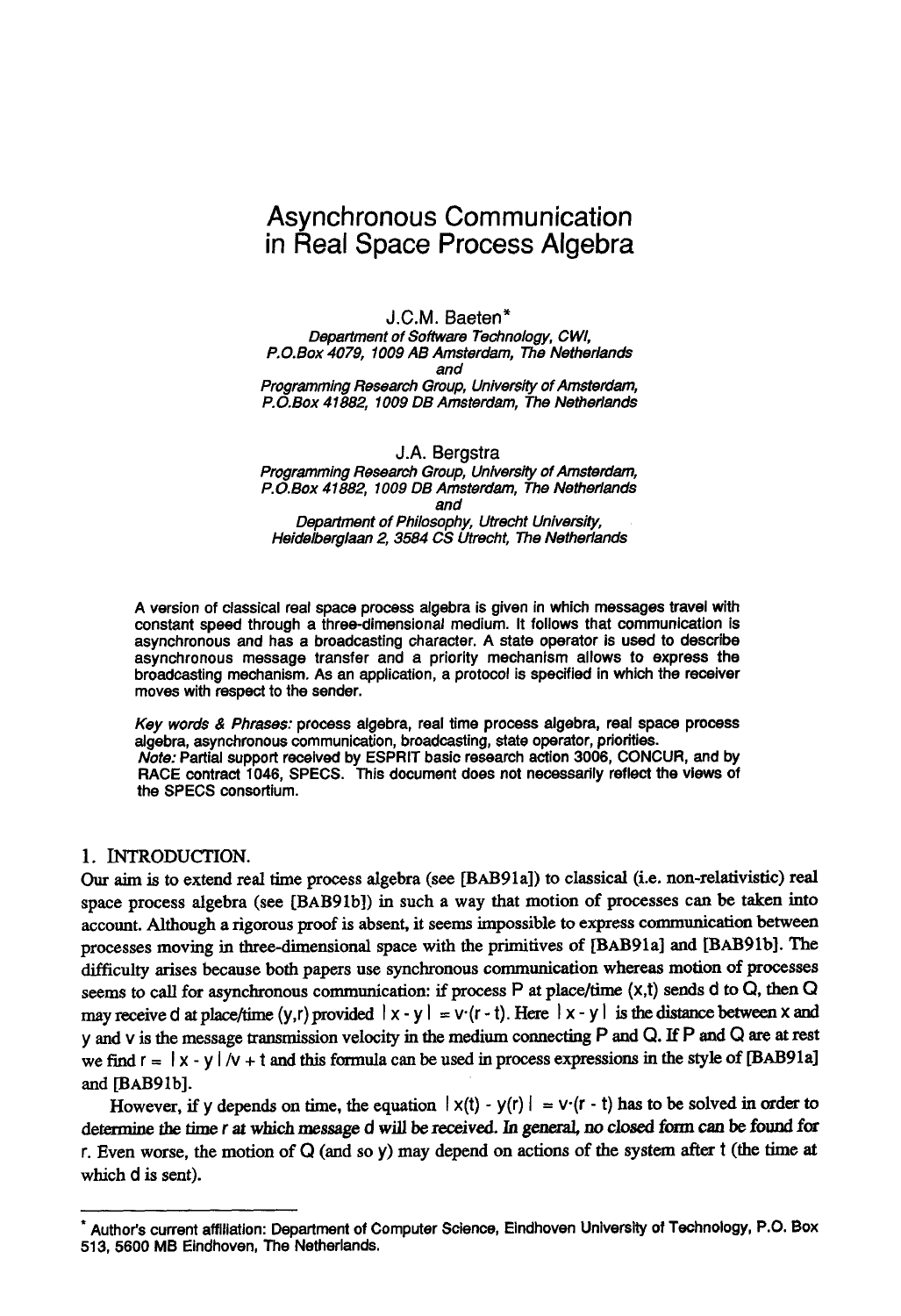In order to study communication between moving processes we assume that messages travel with speed v through space in all directions. I.e. after d is sent at  $(x,t)$  it travels through space as an expanding spherical wave. For simplicity we assume that the message can be detected at any distance. It is probably not difficult to describe a decrease in loudness of the signal together with a threshold mechanism for receivers.

Now according to [BEKT85] asynchronous communication in process algebra can be modeled using auxiliary operators. Subsequently, these operators have been studied in detail in [BAB88] where they are called state operators. In [BAB91c], it is indicated how any state operator definition of untimed process algebra can be extended to real time process algebra over finitely many locations, provided a partial ordering on locations is given. Here, we will consider special state operators (as in [BEKT85]) for which the action and effect functions depend on place and time, but that satisfy a commutativity requirement for actions that happen at the same instant of time.

The state operators  $\lambda_V^c$  (state operator  $\lambda$  of asynchronous channel c, e.g. a radio frequency, in state V) are parametrised by finite collections V of triples  $(d, x, t)$ , d a message in D, x a point in space  $(x \in$  $\mathbb{R}^3$ ), t a time (a non-negative real,  $t \in \mathbb{R}^{\geq 0}$ ). If  $\langle d, x, t \rangle \in V$ , this indicates that  $\lambda_V^C(X)$  provides an environment for  $X$  in which along channel c a datum  $d$  was sent at place  $x$  and time t. The asynchronous send actions  $c \hat{d}(x,t)$  will have the effect that  $\langle d, x, t \rangle$  is added to V. In the scope of  $\lambda_v^C$  a process X can perform the action  $c\downarrow d(y,r)$  (asynchronous read along channel c of datum d at place y and time r) provided  $|y - x| = v(r - t)$ .

Because the message d, after being sent by  $c\hat{d}(x,t)$ , travels in a spherical wave, it can be received more than once and hence the communication mechanism is of a broadcasting nature. As pointed out in [BE85] (see also [BAW90]), a broadcasting mechanism in process algebra calls for the use of the priority operator of [BABK86]. In the real time and space case this priority operator will express maximal progress with respect to some actions as well.

We can summarise this discussion as follows: P and Q, traveling through space, can communicate by performing actions  $c \hat{\dagger} d(x,t)$  and  $c \hat{\dagger} d(y,t)$ . This works in a context  $\lambda_V^c(P \hat{\dagger} Q)$ . Unsuccessful asynchronous reads are blocked by the action function of the state operator. In order to ensure successful reception of the messages a priority operator  $\theta_c \parallel p$  is needed (here  $c \parallel D$  contains all effectuated  $c \downarrow d$ actions). This operator gives priority to all asynchronous communications at port c. We will allow synchronous communications as well. Unsuccessful synchronous reads and sends at channels in H are blocked by the encapsulation operator  $\partial_{\text{srHD}}$  (srHD contains all synchronous send and receive actions at ports in H). Thus we are led to process expressions of the form:

$$
\partial_{\text{srHD}} \partial_{\text{clID}} \partial_{\text{V}}^{\text{C}}(P \| Q)
$$
.

For instance, a concurrent alternating bit protocol with moving sender and receiver will take the following form:

$$
\partial_{\text{SrHD}}(\theta_1\text{Tr}\mathcal{N}_1(P_1\text{d}Q_1)\text{d}\theta_2\text{Tr}\mathcal{N}_2(P_2\text{d}Q_2)).
$$

After studying the asynchronous communication primitives we provide a brief discussion on how to model asynchronous message transfer on the basis of the synchronous communication primitives of ACPpo. We find that process creation [BE90] and mode transfer [BE89] are helpful in the description of certain asynchronous media. Real time and space versions of these process constructors are provided and various examples are given.

So, besides giving an account of asynchronous communication in a real space setting, this paper also gives the real time equations for several additional features of ACP: the priority operator, state operators with uncountable state space, process creation and both mode transfer operators. Except for the mode transfer operators, these features are all covered in chapter 6 of [BAW90]. The mode transfer operators were not included there, because their equations are not fully satisfactory in the untimed case.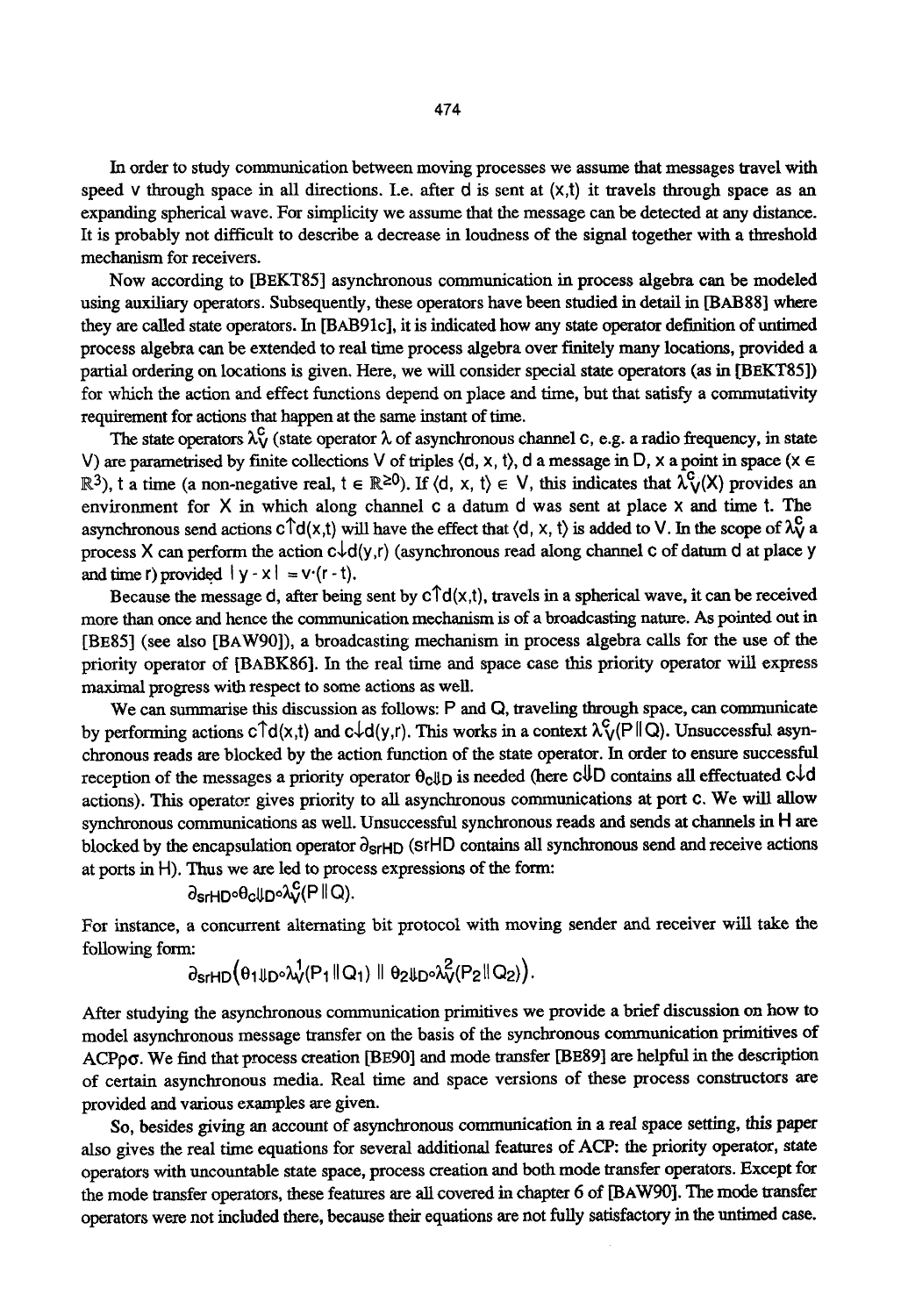The real time setting provides a clearer picture and the equations given below seem perfectly adequate to us.

By now, there is much work on process algebras that encorporate notions of time (see e.g. [RR88], [MT90], [I91a]). However, there is not much work that also involves real space or the use of locations. Besides papers already mentioned, we only know of JEFFREY [J91b], MURPHY [MU91].

Finally, we remark that we only consider *concrete* process algebra here: there is no concept of a silent or empty step.

ACKNOWLEDGEMENT. We thank Willem Jan Fokkink (CWI Amsterdam) for pointing out that an earlier version of equation TH3 in 4.1 was incorrect. We thank Alan Jeffrey (Chalmers University) for stimulating discussions on maximal progress and priority locks.

# 2. REAL SPACE PROCESS ALGEBRA.

We give a brief review of classical real space process algebra as introduced in [BAB91b], but we use the timed deadlock of [BAB91a, BAB91c] instead of the untirned deadlock of [BAB91b]. The difference with [BAB91b] is that there, we had a finite set of locations, and here, every element of threedimensional space is a location. We give an operational semantics in the style of KLUSENER [K91].

# 2.1 ATOMIC ACTIONS.

We start from a set A of (symbolic) atomic actions. The set of atomic actions with space and time, AST is now generated by

 ${a(x,t)}$  |  $a \in A$ ,  $x \in \mathbb{R}^3$ ,  $t \in \mathbb{R}^{\geq 0}$ }  $\cup {a(t)}$  |  $t \in \mathbb{R}^{\geq 0}$ }.

It will be useful to consider also the set of atomic actions with only space parameter, i.e. the set AS generated by

 ${a(x) \mid a \in A, x \in \mathbb{R}^3} \cup { \delta }.$ 

We use  $a(x)(t)$  as an alternative notation for  $a(x,t)$ .

### 2.2 MULTI-ACTIONS.

Multi-actions are process terms generated by actions with space parameter and the *synchronisation function 8. Multi-actions contain actions that occur synchronously at different locations. For*  $\alpha, \beta, \gamma$ elements of AS, we have the following conditions on the synchronisation function (table 1). Further, x  $\in \mathbb{R}^3$ , a,  $b \in A$ .

| $\alpha \& \beta = \beta \& \alpha$                             | LO1             |
|-----------------------------------------------------------------|-----------------|
| $\alpha$ & $(\beta$ & $\gamma) = (\alpha$ & $\beta)$ & $\gamma$ | LO <sub>2</sub> |
| $\delta \& \alpha = \delta$                                     | LO <sub>3</sub> |
| $a(x)$ & $b(x) = \delta$                                        | LO4             |
|                                                                 |                 |

Table 1. Synchronisation function on AS.

Using the axioms of table 1, each multi-action can be reduced to one of the following two forms:

- $\delta$ .
- $a_1(x_1)$  & ... &  $a_n(x_n)$ , with all points  $x_i$  different, all  $a_i \in A$ .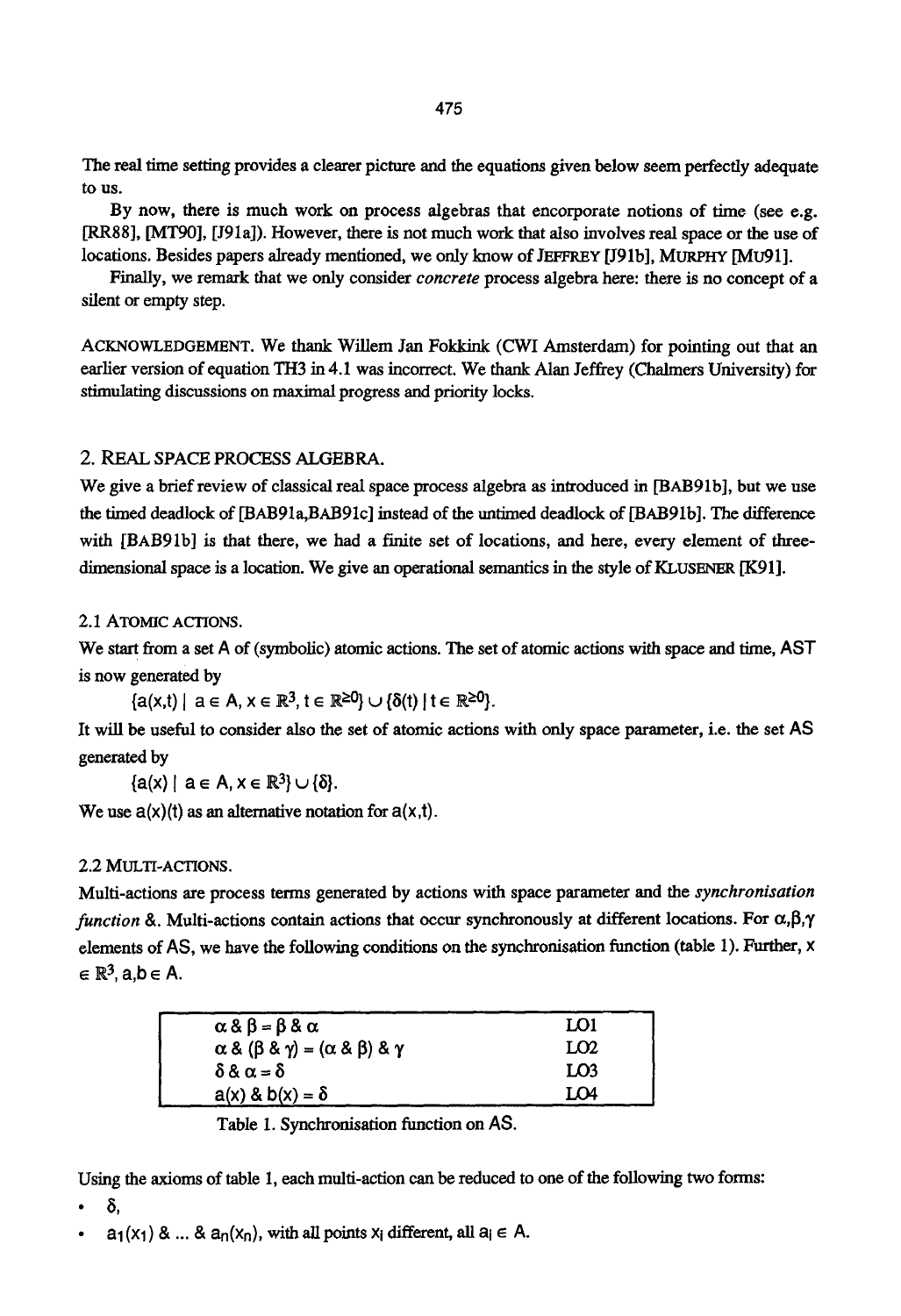476

Next, we have the *communication function*  $|\cdot|$ . In table 2, a,b,c  $\in A$ ,  $\alpha, \beta, \gamma \in AS$ . In order to state axiom CLT, we need an auxiliary function Iocs, that determines the set of points (locations) of a multi-action.

| alb=bla                                                                                     | C1               |
|---------------------------------------------------------------------------------------------|------------------|
| $a   (b   c) = (a   b)   c$                                                                 | C <sub>2</sub>   |
| $δ a = δ$                                                                                   | C <sub>3</sub>   |
| $\alpha$   $\beta = \beta$   $\alpha$                                                       | CL1              |
| $\alpha$   $(\beta$   $\gamma$ ) = $(\alpha$   $\beta$ )   $\gamma$                         | CL2              |
| $\delta$   α = δ                                                                            | CL3              |
| $a(x)$   b(x) = $(a   b)$ (x)                                                               | CL4              |
| $a(x)$   $(b(x) & B) = (a \mid b)(x) & B$                                                   | CL5              |
| $(a(x) & \alpha) \mid (b(x) & \beta) = (a \mid b)(x) & (\alpha \mid \beta)$                 | CL6              |
| $\cos(\alpha) \cap \cos(\beta) = \emptyset \Rightarrow \alpha \mid \beta = \alpha \& \beta$ | CL7              |
|                                                                                             |                  |
| $ occ(\delta)  = \varnothing$                                                               | LOC1             |
| $\text{locs}(a(x)) = \{x\}$                                                                 | LOC <sub>2</sub> |
| $x \notin \text{locs}(\alpha)$ , $\text{locs}(\alpha) \neq \emptyset \Rightarrow$           |                  |
| $\cos(a(x) \& \alpha) = \cos(\alpha) \cup \{x\}$                                            | LOC3             |

Table 2. Communication function on AS.

# 2.3 TIMED MULTI-ACTIONS.

It is now straightforward to extend the definition of the synchronisation and communication functions to timed multi-actions. In table 3,  $\alpha, \beta \in AS$ .

| $t \neq s \implies \alpha(t) \mid \beta(s) = \delta(\min(t,s))$ | CL8 |
|-----------------------------------------------------------------|-----|
| $\alpha(t)$   $\beta(t) = (\alpha   \beta)(t)$                  | CL9 |

Table 3. Communication function on AST.

# 2.4 BASIC PROCESS ALGEBRA.

Process algebra (see [BEK84, BAW90]) starts from a given *action alphabet,* here AST. Elements of AST are constants of the sort P of processes. The theory Timed Basic Process Algebra with Deadlock  $(BPA\rho\delta)$  has two binary operators +, $\therefore$  P  $\times$  P  $\rightarrow$  P; + stands for alternative composition and  $\cdot$  for sequential composition. Moreover, there is the additional operator  $\gg : \mathbb{R}^{\geq 0} \times P \to P$ , the *(absolute) time shift.*  $t \gg X$  denotes the process X starting at time t. This means that all actions that have to be performed at or before time t are turned into deadlocks because their execution has been delayed too long.

| $X + Y = Y + X$             | A1 |
|-----------------------------|----|
| $(X + Y) + Z = X + (Y + Z)$ | A2 |
| $X + X = X$                 | A3 |
| $(X + Y)Z = XZ + YZ$        | A4 |
| $(X-Y)Z = X'(Y-Z)$          | A5 |
|                             |    |

Table 4. BPA.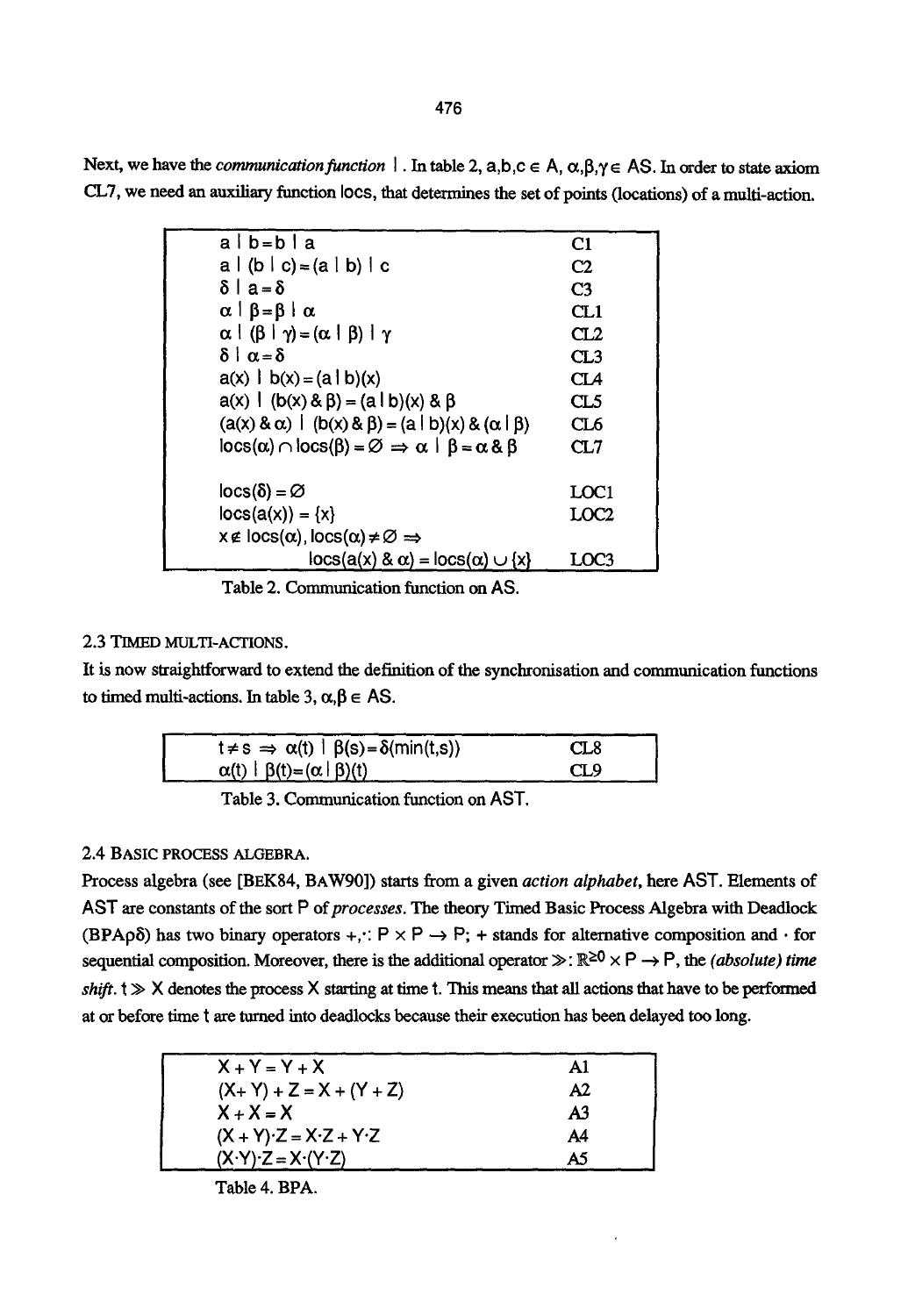Table 5. Additional axioms of *BPApδ*.

BPAp $\delta$  has the axioms from table 4 and 5 ( $\alpha \in AS$ ). The letter A in the names of the axioms in table 5 refers to *absolute time* (versions with relative time were also considered in [BAB91a], but are not treated here).

# 2.5 ALGEBRA OF COMMUNICATING PROCESSES.

An axiomatization of parallel composition with communication uses the left merge operator  $\mathbb{L}$ , the communication merge operator  $\vert$ , and the encapsulation operator  $\partial_H$  of [BK84]. Moreover, two extra auxiliary operators introduced in [BAB91a] are needed: the ultimate delay operator and the bounded initialization operator.

The ultimate delay operator U takes a process expression X, and returns an element of  $\mathbb{R}^{\geq 0}$ . The intended meaning is that X can idle before  $U(X)$ , but X can never reach time  $U(X)$  or a later time by just idling.

|                                                                         | $X \parallel Y = X \parallel Y + Y \parallel X + X \parallel Y$                                   | CM1            | $U(\alpha(t)) = t$                                 | <b>ATU1</b>      |
|-------------------------------------------------------------------------|---------------------------------------------------------------------------------------------------|----------------|----------------------------------------------------|------------------|
| $\alpha(t) \perp X = (\alpha(t) \gg U(X)) \cdot X$                      |                                                                                                   | ATCM2          | $U(\delta(t)) = t$                                 | ATU <sub>2</sub> |
|                                                                         | $(\alpha(t) \cdot X) \perp Y = (\alpha(t) \gg U(Y)) \cdot (X \parallel Y)$                        | ATCM3          | $U(X + Y) = max{U(X), U(Y)}$                       | ATU3             |
|                                                                         | $(X + Y) \mathbb{L} Z = X \mathbb{L} Z + Y \mathbb{L} Z$                                          | CM4            | $U(X \cdot Y) = U(X)$                              | ATU <sub>4</sub> |
|                                                                         | $(\alpha(t) \cdot X) \mid \beta(r) = (\alpha(t) \mid \beta(r)) \cdot X$                           | CM5'           |                                                    |                  |
|                                                                         | $\alpha(t)$ { $(\beta(r) \cdot X) = (\alpha(t) \mid \beta(r)) \cdot X$                            | CM6'           | $r \geq t \Rightarrow \alpha(r) \gg t = \delta(t)$ | ATB5             |
|                                                                         | $(\alpha(t) \cdot X) \cdot (\beta(t) \cdot Y) = (\alpha(t) \cdot \beta(t)) \cdot (X \parallel Y)$ | CM7            | $r < t \Rightarrow \alpha(r) \gg t = \alpha(r)$    | ATB6             |
| $(X + Y)$ $Z = X$ $Z + Y$ $Z$                                           |                                                                                                   | CM8            | $(X + Y) \gg t = (X \gg t) + (Y \gg t)$            | ATB7             |
| $X (Y + Z) = X (Y + X) Z$                                               |                                                                                                   | CM9            | $(X \cdot Y) \gg t = (X \gg t) \cdot Y$            | ATB8             |
|                                                                         |                                                                                                   |                |                                                    |                  |
| $\partial_H(a) = a$                                                     | ifa∉H                                                                                             | D1             |                                                    |                  |
| $\partial_H(a) = \delta$ if $a \in H$                                   |                                                                                                   | $\mathbf{D}2$  |                                                    |                  |
| $\partial_H(\alpha \& \beta) = \partial_H(\alpha) \& \partial_H(\beta)$ |                                                                                                   | ASD            |                                                    |                  |
| $\partial_H(\alpha(t)) = (\partial_H(\alpha))(t)$                       |                                                                                                   | <b>ATD</b>     |                                                    |                  |
| $\partial_H(X + Y) = \partial_H(X) + \partial_H(Y)$                     |                                                                                                   | D <sub>3</sub> |                                                    |                  |
| $\partial_H(X \cdot Y) = \partial_H(X) \cdot \partial_H(Y)$             |                                                                                                   | D4             |                                                    |                  |

Table 6. Remaining axioms of ACPp.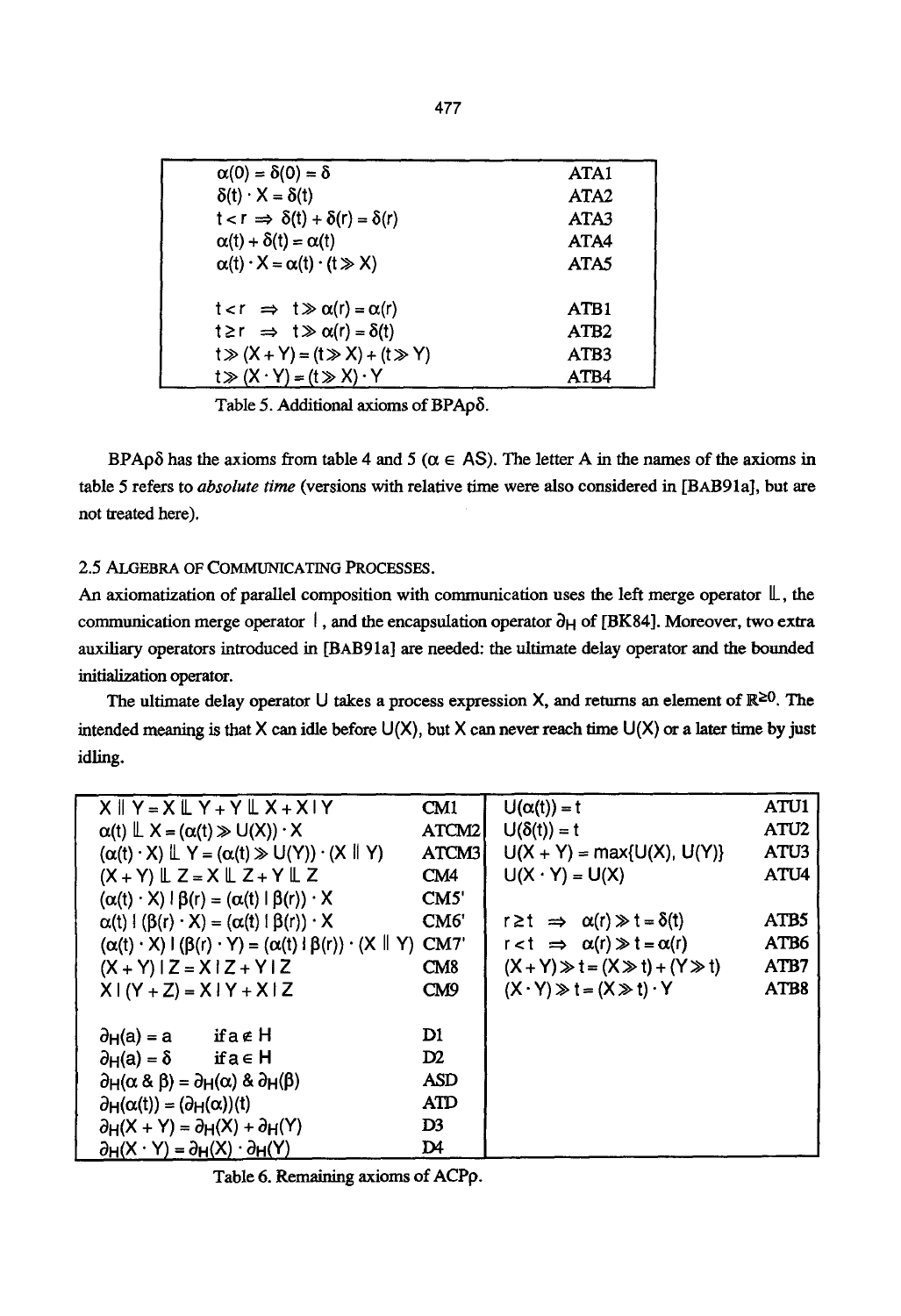478

The bounded initialization operator is also denoted by  $\gg$ , and is the counterpart of the operator with the same name that we saw in the axiomatization of BPAp $\delta$ . With  $X \gg t$  we denote the process X with its behaviour restricted to the extent that its first action must be performed at a time before  $t \in \mathbb{R}^{\geq 0}$ .

The axioms of ACPp are in tables 1 through 6. In table 6,  $H \subseteq A$ ,  $\alpha, \beta \in AS$ ,  $a \in A_{\delta}$ .

2.6 OPERATIONAL SEMANTICS.

We describe an operational semantics for ACPp following KLUSENER [K91] and [BAB91c], a reformulisation of the original semantics in [BAB91a]. We have a binary relation  $\mu$  and a unary relation  $^{\mu}$   $\sqrt{ }$  on closed process expressions for each  $\mu \in$  AST. In case  $\mu \neq \delta(t)$ , the extension of the relations is found as the least fixed point of a simultaneous inductive definition.



Table 7. Action rules for non- $\delta$  actions for ACPp.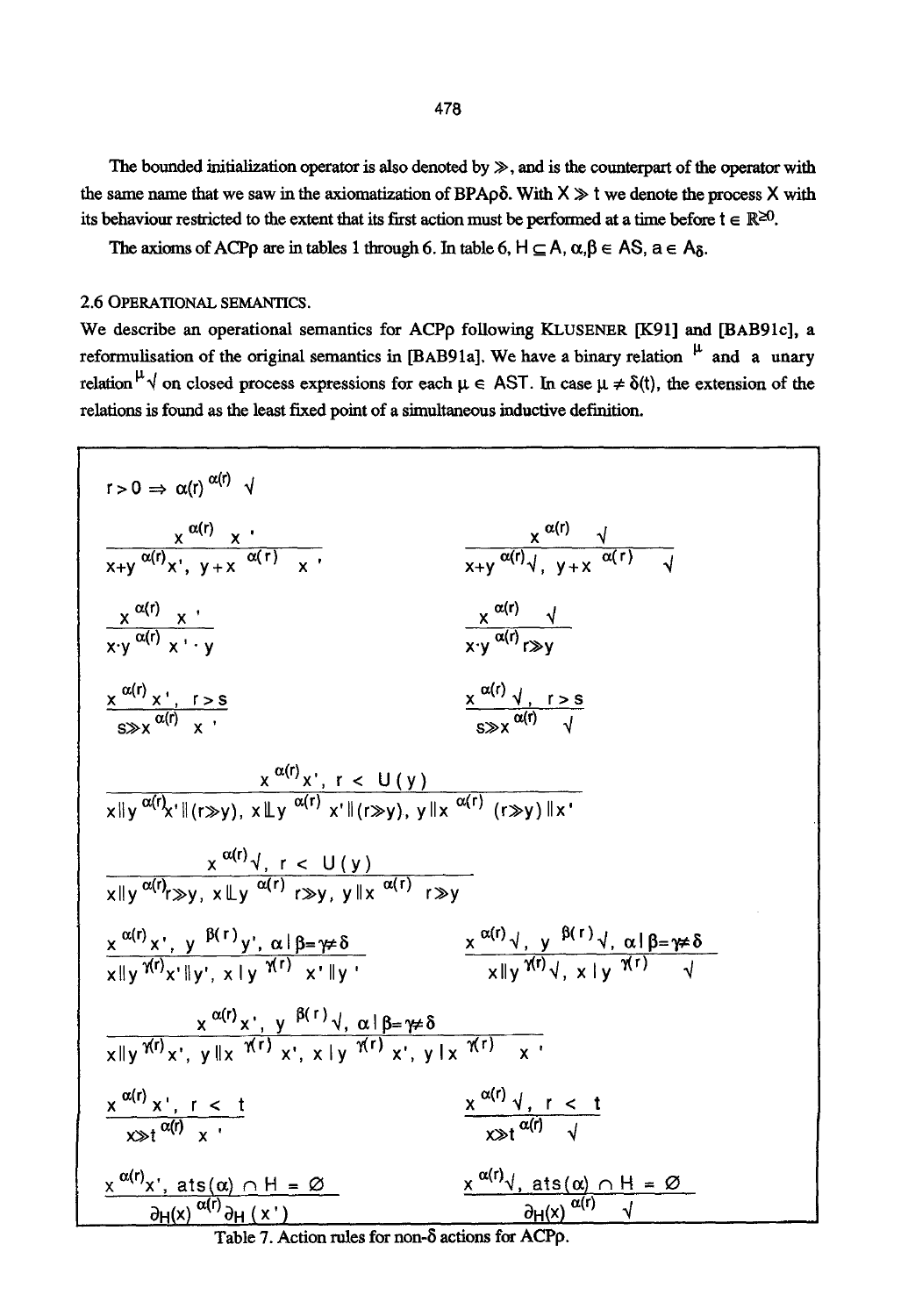The inductive rules for the operational semantics are similar to those used in structured operational semantics. We list the rules for non- $\delta$  multi-actions. In table 7, we have  $\alpha, \beta, \gamma \in AS$  -  $\{\delta\}, r > 0$  (we never allow timestamp 0!),  $s,t \ge 0$ ,  $x,x',y,y'$  are closed process expressions, ats( $\alpha$ ) is the set of atomic actions occurring in the multi-action  $\alpha$ .

#### 2.7 DELTA-TRANSITIONS.

Now we construct a transition system for a term as follows: first generate all transitions involving non- $\delta$  actions using the inductive rules of table 7. Then, for every node (term)  $\rho$  in this transition system we do the following: first determine its ultimate delay  $U(p) = u$  by means of table 5 and the additional axioms below. Then, if the ultimate delay is larger than the supremum of the time stamps of all outgoing transitions, we add a transition

$$
p^{\delta(u)} \quad \sqrt{2}
$$

Otherwise, we do nothing (add no transitions).

We see that the action rules for parallel composition, and the determination of  $\delta$ -transitions, make use of the ultimate delay operator. We add the axioms in table 8 so that the ultimate delay can be syntactically determined for every closed term.

| $U(t \gg X) = max\{t, U(X)\}\$       | ATU5              |
|--------------------------------------|-------------------|
| $U(X \parallel Y) = min{U(X), U(Y)}$ | ATU6              |
| $U(X \perp Y) = min\{U(X), U(Y)\}\$  | ATU7              |
| $U(X   Y) = min{U(X), U(Y)}$         | ATU8              |
| $U(X \gg t) = min\{t, U(X)\}\$       | ATU <sub>9</sub>  |
| $U(\partial_H(X)) = U(X)$            | ATU <sub>10</sub> |

Table 8. Ultimate delay axioms.

### 2.8 BISIMULATIONS.

A *bisimulation* on is a binary relation R on closed process expressions such that ( $\mu \in AST$ ):

i. for each p and q with  $R(p, q)$ : if there is a step  $\mu$  possible from p to p', then there is a closed process expression q' such that  $R(p', q')$  and there is a step  $\mu$  possible from q to q'.

ii. for each p and q with  $R(p, q)$ : if there is a step  $\mu$  possible from q to q', then there is a CPE p' such that  $R(p', q')$  and there is a step  $\mu$  possible from p to p'.

iii. for each p and q with R(p, q): a termination step  $\mu$  to  $\sqrt{ }$  is possible from p iff it is possible from q.

We say expressions p and q are *bisimilar*, denoted  $p \leftrightarrow q$ , if there exists a bisimulation on closed process expressions with  $R(p,q)$ . In  $[K91]$  it is shown that bisimulation is a congruence relation on closed process expressions, and that closed process expression modulo bisimulation determine a model for ACPp. Indeed, this model is isomorphic to the initial algebra. The advantage of this operational semantics is, that it allows extensions to models containing recursively defined processes.

It is also possible to give an explicit graph model for ACPp, see [BAB91c].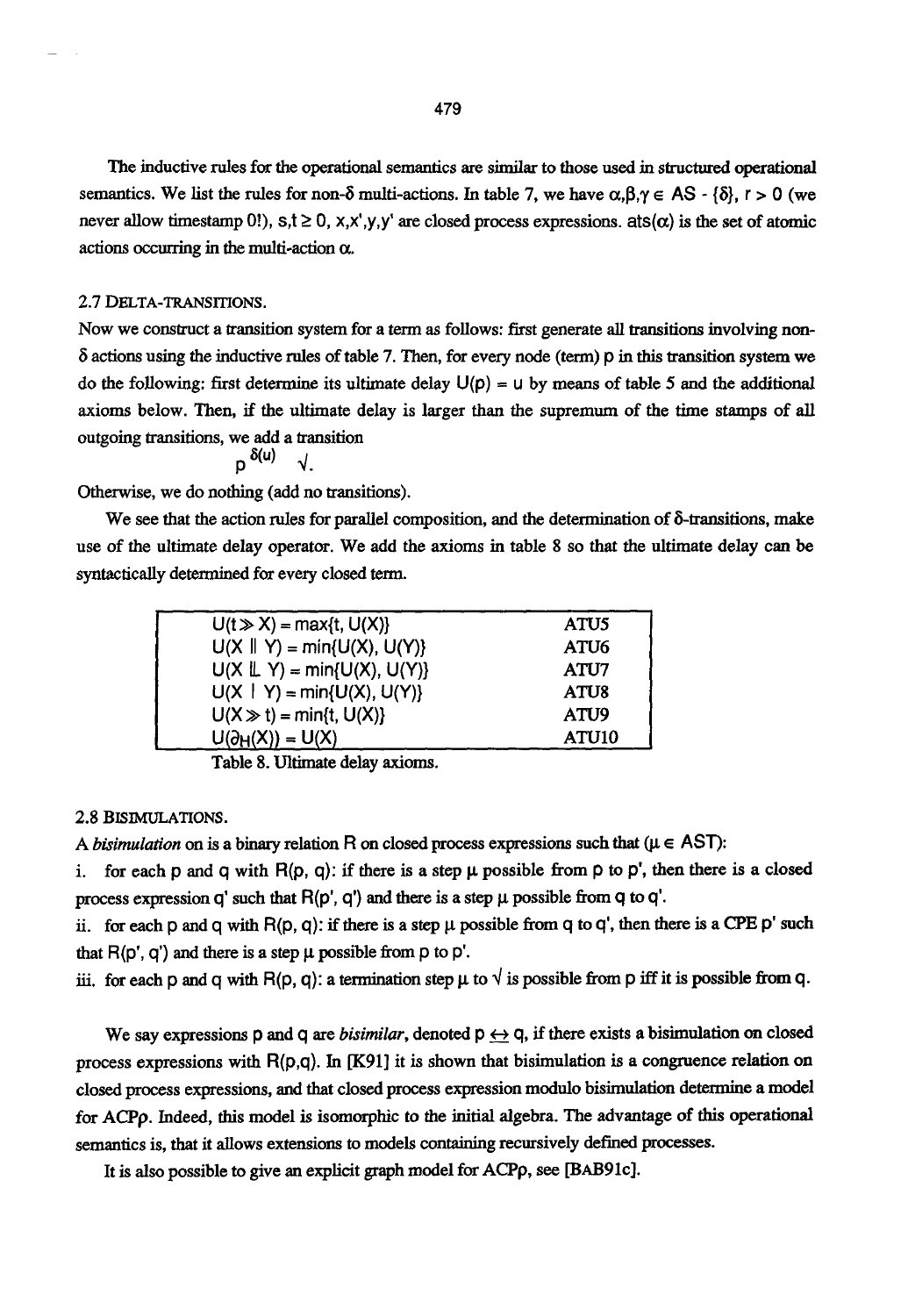2.9 INTEGRATION.

An extension of ACPp (called ACPpI) that is very useful in applications is the extension with the integral operator, denoting a choice over a continuum of alternatives. I.e., if V is a subset of  $\mathbb{R}^{\geq 0}$ , and v is a variable over  $\mathbb{R}^{\geq 0}$ , then  $\bigcup_{v \in V} P$  denotes the alternative composition of alternatives P[t/v] for t  $\in V$ 

(expression P with nonnegative real t substituted for variable v). For more information, we refer the reader to [BAB91a] and [K91]. The operational semantics is straightforward (table 9,  $\mu \in$  AST).

| $x(t)$ <sup><math>\mu</math></sup> $x$ <sup>t</sup> , $t \in V$ | $x(t)$ <sup><math>\mu</math></sup> $\sqrt{,} t \in V$ |
|-----------------------------------------------------------------|-------------------------------------------------------|
| $\int x(v) \mu x$                                               | $\int x(v) \mu \sqrt{v}$                              |
| veV                                                             | veV                                                   |

Table 9. Action relations for integration.

We will not provide axioms for the integral operator here (and refer the reader to [BAB91a] and [K91]), except for the axiom for the ultimate delay operator:

$$
U(\iint_{V \in V} P) = \sup\{U(P[t/v]) : t \in V\}
$$

### 3. ASYNCHRONOUS COMMUNICATION.

# 3.1 DEFINITION.

Let C be a finite collection of port names, and let D be a finite set of data. As special symbolic atomic actions we introduce, following [BEKT85], for  $c \in C$ ,  $d \in D$ ;

c<sup>1</sup>d potential send of message d along asynchronous channel c

cl[d effectuated send of message d along asynchronous channel C

 $c \nightharpoonup d$  potential receive of message d along asynchronous channel  $c$ 

 $c\mathcal{H}d$  effectuated receive of message d along asynchronous channel c.

We define  $c\mathbb{U}D = \{c\mathbb{U}d \mid d \in D\}$ , and likewise for the other actions.

Besides these asynchronous communication actions, we have the standard synchronous communication actions, for  $k \in H$ ,  $d \in D$ :

- sk(d) send message d at synchronous port k
- rk(d) receive message d at synchronous port k
- ck(d) communicate message d at synchronous port k.

We define srHD = {sk(d), rk(d) |  $k \in H$ ,  $d \in D$ }, cHD = {ck(d) |  $k \in H$ ,  $d \in D$ }.

# 3.2. STATE OPERATOR.

The state operator was introduced in [BAB88]. It keeps track of the global state of a system, and is used to describe actions that have a side effect on a state space. In [BAB91c], it was shown how to define a state operator on real time process algebra with finitely many locations. There, an ordering on locations was needed in order to get a right definition for multi-actions. Here, we define a specific state operator, on a domain with infinitely many locations, that does not require this ordering.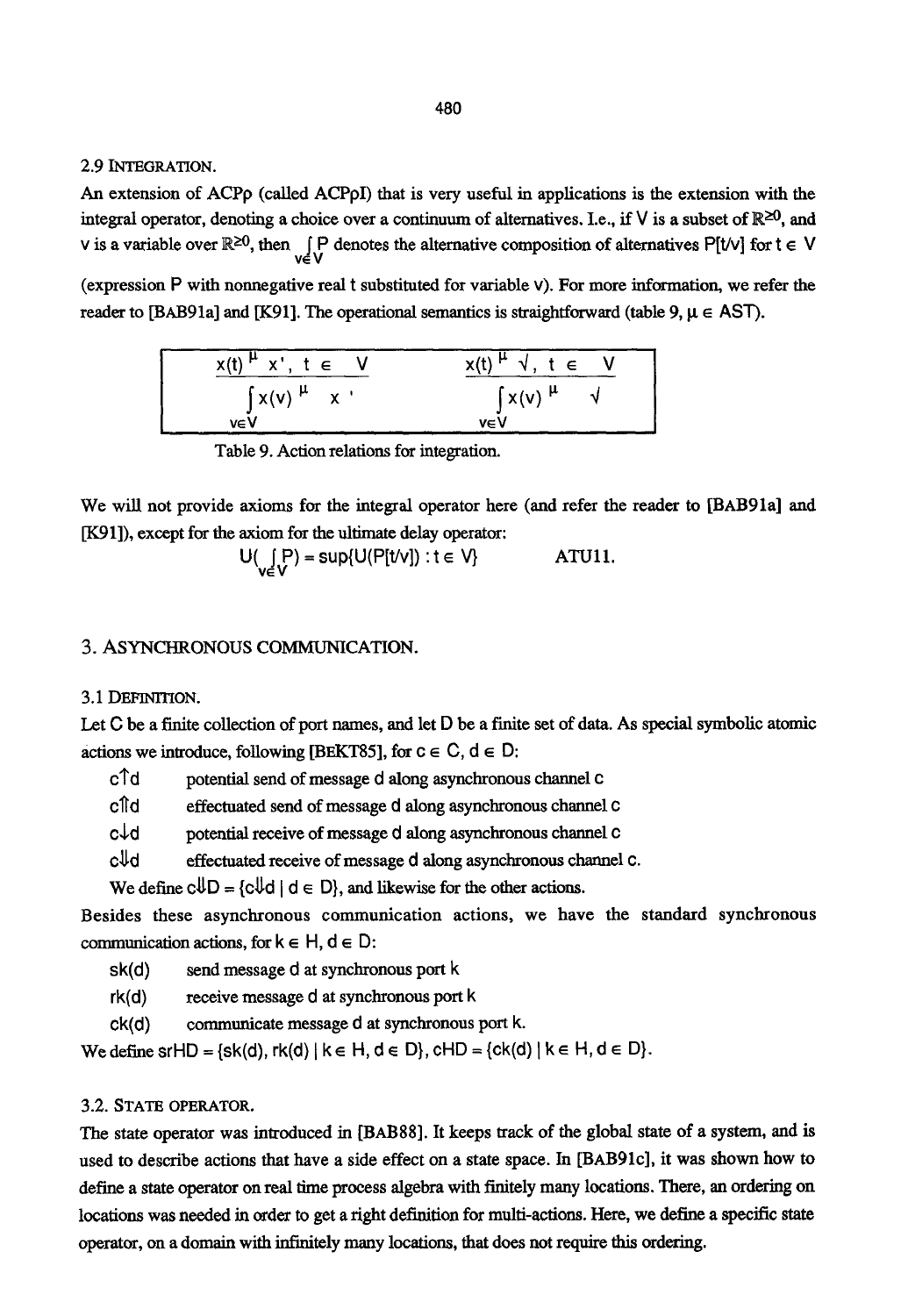The state operator comes equipped with two functions: given a certain state and an action to be executed from that state, the function action gives the resulting action and the function effect the resulting state. Different from In [BAB91c], here it will be needed that the action and effect function also depend on the place and time of an action. Hence, these functions are not defined on A, but on AST.

For each asynchronous channel  $c \in C$ , we will have a state operator  $\lambda^c$ . The set of states V is the collection of all finite subsets of  $D \times \mathbb{R}^3 \times \mathbb{R}^{\geq 0}$ . Moreover, v is a given constant.

The state operator  $\lambda_V^C$  ( $V \in V$ ) has functions

| action <sub>c</sub> : $AST \times V \rightarrow AST$                                      | effect.: $AST \times V \rightarrow V$                                                            |
|-------------------------------------------------------------------------------------------|--------------------------------------------------------------------------------------------------|
| given by:                                                                                 |                                                                                                  |
| $actionc(cTd(x,t), V) = cTd(x,t)$                                                         |                                                                                                  |
| effect <sub>c</sub> (c <sup><math>\uparrow</math></sup> d(x,t), V) = V $\cup$ {(d, x, t)} |                                                                                                  |
| $actionc(c\downarrow d(y, r), V) = c \downarrow d(y, r)$                                  | if there is $\langle d, x, t \rangle \in V$ such that $ y - x  = v \cdot (r - t)$ and $r \neq t$ |
| $actionc(c†d(y, r), V) = \delta(r)$                                                       | otherwise                                                                                        |
| $effect_c(c\downarrow d(y, r), V) = V$                                                    |                                                                                                  |
| $action_c(a(x,t), V) = a(x,t)$                                                            | for all a not of the form $c \uparrow d$ or $c \downarrow d$                                     |
| $effect_c(a(x,t), V) = V$                                                                 | for all a not of the form $c \uparrow d$ or $c \downarrow d$ .                                   |

Now these functions are extended to multi-actions in the obvious way:

 $action_c((a(x) & \alpha)(t), V) = action_c(a(x,t), V) & action_c(\alpha(t), V)$  $effect_{c}((a(x) & \alpha)(t), V) = effect_{c}(a(x,t), effect_{c}(\alpha(t), V)).$ 

3.3. LEMMA. Let  $c \in C$ ,  $V \in V$ ,  $\mu, \nu \in AST$ . Then  $effect_c(\mu \& v, V) = effect_c(v \& \mu, V)$ .

# 3.4 DEFINITION.

The defining equations for the state operator are now straightforward (cf. [BAB88]). In table 10,  $V \in$ V,  $c \in C$ ,  $\mu \in AST$ , x, y processes.

| $\lambda_V^C(\mu)$ = action( $\mu$ , V)                                                     | SO <sub>1</sub> |
|---------------------------------------------------------------------------------------------|-----------------|
| $\lambda_V^C(\mu \cdot x)$ = action( $\mu$ , V) $\cdot \lambda_{\text{effect}(\mu,V)}^C(x)$ | SO <sub>2</sub> |
| $\lambda_V^{\rm C}(x + y) = \lambda_V^{\rm C}(x) + \lambda_V^{\rm C}(y)$                    | SO <sub>3</sub> |
| $\lambda_V^C(\bigcap_{t \in T} P) = \bigcap_{t \in T} \lambda_V^C(P)$                       | SO <sub>4</sub> |

Table 10. State operator.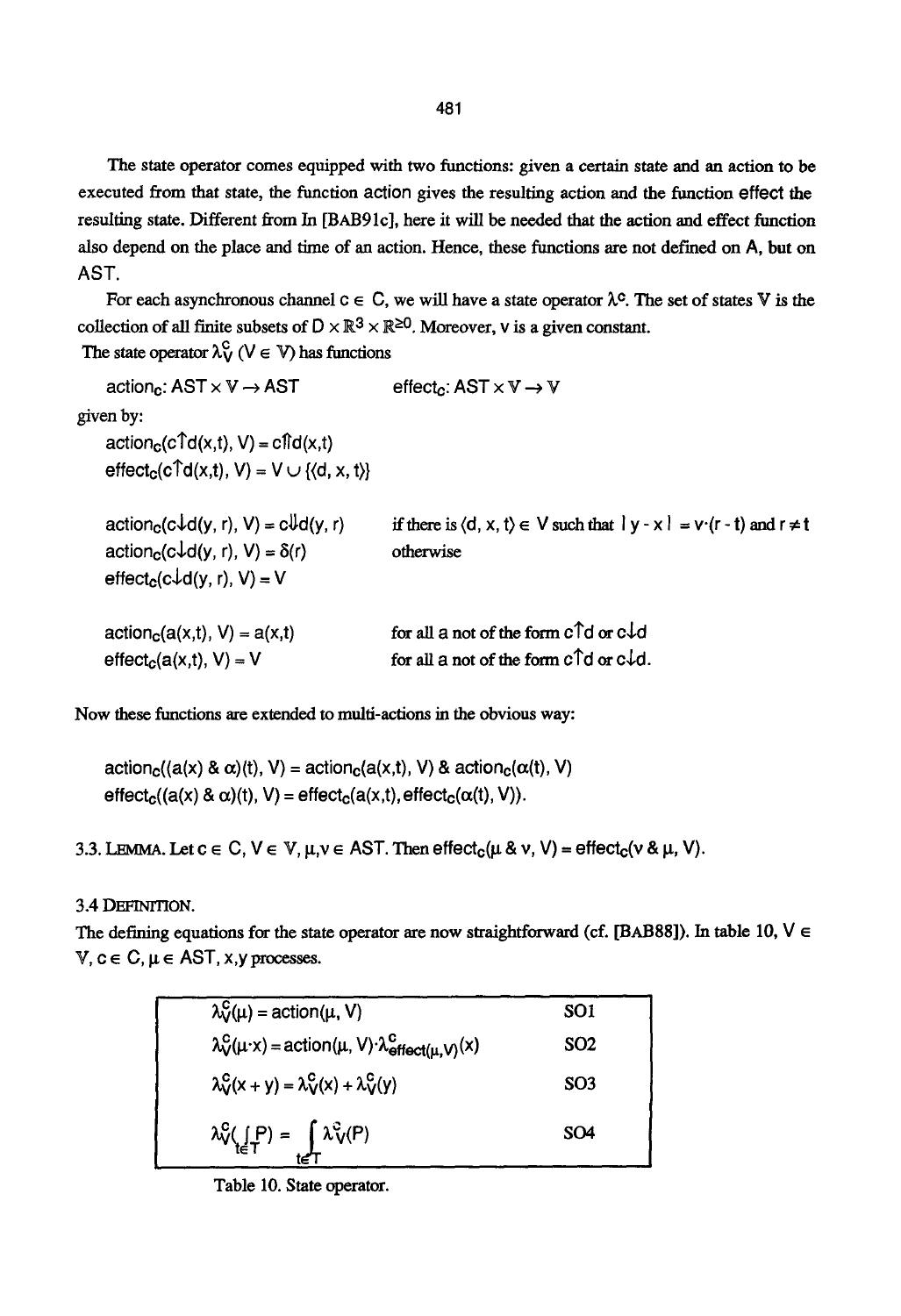It is equally straightforward to give action rules for the operational semantics ( $\mu, \nu \in \text{AST}, \mu, \nu \neq \delta(r)$ ).

| $x^{\mu}$ x', action <sub>c</sub> ( $\mu$ , V)= $\nu \neq \delta(r)$                                | ™ √, <u>action<sub>c</sub>(</u> μ,V)=ν≠δ(r) |
|-----------------------------------------------------------------------------------------------------|---------------------------------------------|
| $\lambda v(x)$<br>$\check{\phantom{a}}$ effect $_c(\mu, \mathsf{V})^{(\mathsf{X}')}$<br>$\lambda$ . |                                             |
|                                                                                                     |                                             |

Table 11. Action relations for the state operator.

In order to deal with  $\delta$ -transitions, we add the axiom

$$
U(\lambda_V^C(x)) = U(x) \qquad \qquad \text{ATU12.}
$$

Then, we determine the existence of  $\delta$ -transitions as before.

### 3.5 EXAMPLE.

Let us consider two processes  $S$  and  $R$  at fixed locations, communicating through an asynchronous channel 2 (see fig. 1). 1 and 3 are synchronous ports,  $w_0$  and  $w_1$  are system delay constants. Suppose the distance between S and R is equal to the distance a message travels in 1 time unit.



We have the following specifications:

$$
S(r) = \int_{\text{t} > r} \sum_{d \in D} r1(d)(x, t) \cdot 2 \hat{T}d(x, t + w_0) \cdot S(t + 2w_0) \qquad (r \ge 0)
$$

$$
R(r) = \int_{\mathsf{t} \leq r} \sum_{d \in D} 2\sqrt{d}(y, t) \cdot s3(d)(y, t+w_1) \cdot R(t+2w_1) \qquad (r \geq 0).
$$

The system is now described by the expression  $\lambda^2_{\mathcal{O}}(S(0) \parallel R(0))$ .

After a certain  $2 \text{d}(x, t_0)$ -action at time  $t_0$ , the triple  $\langle d, x, t_0 \rangle$  is added to the state. Then, action  $2 \text{d}(y, t_0)$ t<sub>0</sub>+1) is transformed into  $2\frac{1}{4}d(y, t_0+1)$ , and all other  $2\frac{1}{4}(y, t)$  for  $t \neq t_0+1$  are renamed to  $\delta(t)$ . However, the presence (in a sum context) of  $\delta(t)$  with  $t > t_0+1$  allows R to bypass the option  $2^{lf}d(y,$  $t<sub>0</sub>+1$ , wait too long before trying to receive, and then it is too late, and no further action will be possible. Thus, we have to enforce that the action  $2\sqrt{d}$  occurs as soon as it is possible.

This is a kind of *maximal progress* or *maximal liveness* assumption (el. [RR88]). We will ensure that comrntmication takes place as soon as possible by use of the priority operator of [BABK86]. A similar operator was used in JEFFREY [J91c].

#### 4. PRIORITIES.

Let us start by recalling the priority axioms from [BABK86]. There, an operator  $\theta$  is defined, that cancels out all actions in a sum context, that do not have maximal priority. Priorities are given by a partial ordering on actions. Here, we have a very simple ordering: we have a certain set  $H \subseteq A$ , and all actions from H have priority over actions from outside H. In example 3.5, H is the set  $2VD$ .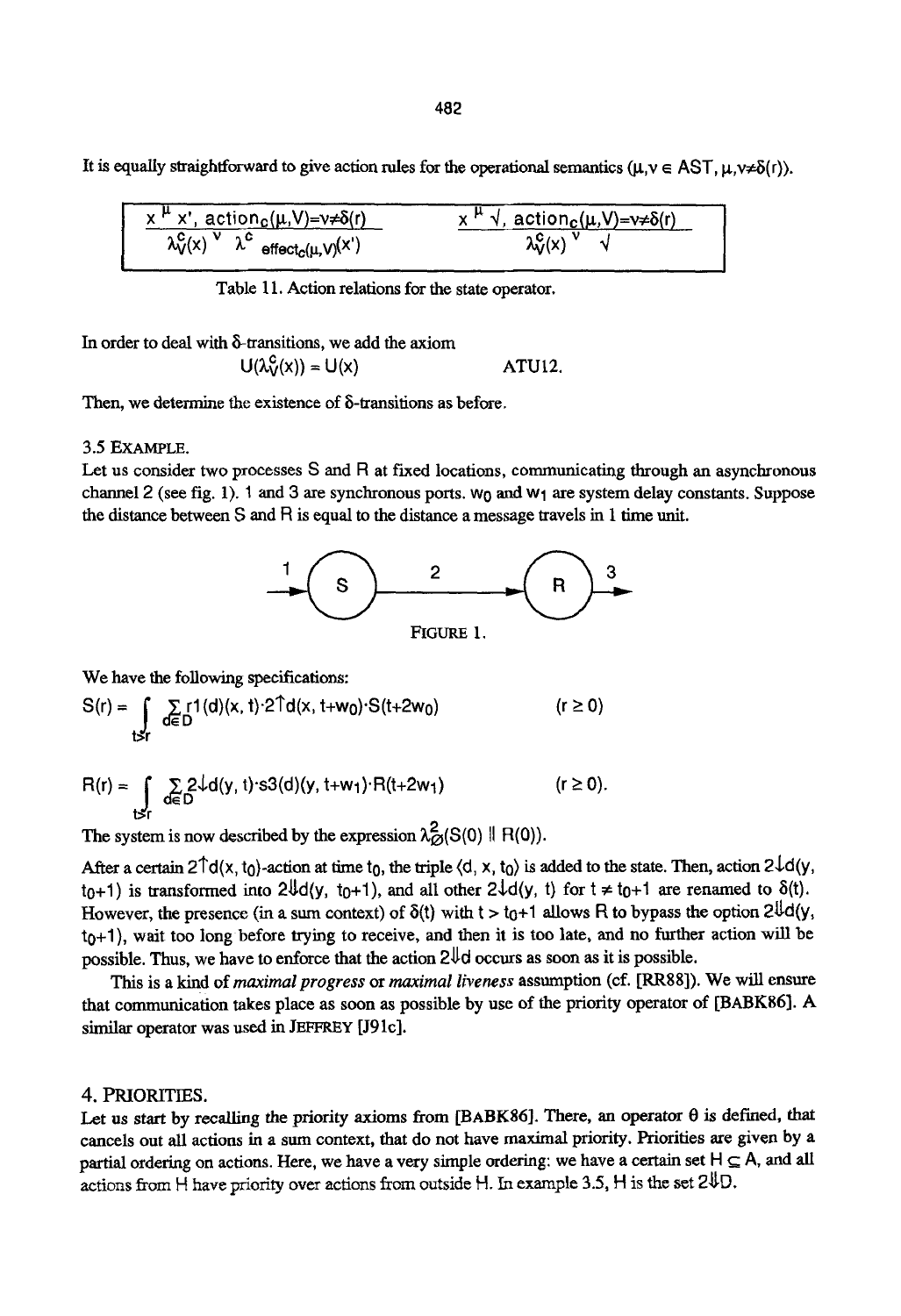4.1 DEFINITION.

Let a set H  $\subseteq$  A be given. The *priority operator*  $\theta$ <sub>H</sub> has the axioms in table 12 ( $\alpha \in AS$ ).

| $\theta_H(\alpha(t)) = \alpha(t)$                                                                                                                                                                                                                                                                                            | TH <sub>1</sub> |  |
|------------------------------------------------------------------------------------------------------------------------------------------------------------------------------------------------------------------------------------------------------------------------------------------------------------------------------|-----------------|--|
| $\theta_H(x + y) = \theta_H(x) \triangleleft_H y + \theta_H(y) \triangleleft_H x$                                                                                                                                                                                                                                            | TH <sub>2</sub> |  |
| $\theta_H(\alpha(t) \cdot x) = \alpha(t) \cdot \theta_H(t \gg x)$                                                                                                                                                                                                                                                            | TH <sub>3</sub> |  |
| $\theta_{\mathsf{H}}(\mathop{\mathsf{F}}_{\mathsf{ve}}\mathop{\mathsf{F}}) = \int\limits_{\mathsf{ve} \mathsf{V}} (\theta_{\mathsf{H}}(\mathsf{P}) \triangleleft_{\mathsf{H}} \mathop{\mathsf{E}}_{\mathsf{te}} \mathop{\mathsf{V}}_{\mathsf{e}}[\mathop{\mathsf{F}}_{\mathsf{V}}[\mathop{\mathsf{t}} \mathop{\mathsf{V}}])$ | TH4             |  |

Table 12. Priority operator.

The priority operator is axiomatised by means of the *unless operator*  $\triangleleft$ H. In  $\times$   $\triangleleft$ H Y, a starting action from H in y will cancel all starting actions in x with a later timestamp, and all starting actions not from H with the same timestamp. The unless operator can be axiomatised directly, but we will not do so here. Instead, we will define two other operators (one of which is a generalisation of the bounded initialisation operator) that are useful in their own right, and allow to define the unless operator easily.

### 4.2 MINIMAL DELAY WITH PRIORITY.

The operator  $D_H$  gives the minimal delay with priority, i.e.  $D_H(x)$  determines the infimum of all times at which x can perform an initial action in H. If x can perform no initial action in H, we will set  $D_H(x)$  $=\infty$ . In table 13, H  $\subseteq A$ ,  $a \in A$ ,  $\alpha, \beta \in AS$ ,  $x,y \in P$ , X a process with time variable t.

| $D_H(\delta(t)) = \infty$                                          |        | MDP1             |
|--------------------------------------------------------------------|--------|------------------|
| $D_H(a(t)) = \infty$                                               | ifa∉ H | MDP <sub>2</sub> |
| $D_H(a(t)) = t$                                                    | ifa∈H  | MDP3             |
| $D_H((\alpha \& \beta)(t)) = min\{D_H(\alpha(t)), D_H(\beta(t))\}$ |        | MDP4             |
| $D_H(x + y) = min{D_H(x), D_H(y)}$                                 |        | MDP <sub>5</sub> |
| $D_H(x \cdot y) = D_H(x)$                                          |        | MDP6             |
| $D_H(\underline{f}X) = \inf\{D_H(X) \mid t \in T\}$                |        | MDP7             |
|                                                                    |        |                  |

Table 13. Minimal delay with priority.

# 4.3 BOUNDED INITIALISATION WITH PRIORITY.

Next, we define the operator  $\gg_H$ . This operator is just like the bounded initialisation operator of 2.5, but if the timestamp left coincides with the time right, actions from H will survive, but actions outside H will not. In table 14,  $H \subseteq A$ ,  $r \ge 0$ ,  $a \in A$ ,  $\alpha, \beta \in AS$ ,  $x,y \in P$ , X a process with time variable t. We see that the bounded initialisation operator  $\gg$  is just  $\gg \varnothing$ .

| $X \gg H \infty = X$                                                       | BIP1             |
|----------------------------------------------------------------------------|------------------|
| $a(t) \gg H r = a(t)$<br>if $t < r$ or $t = r$ and $a \in H$               | BIP <sub>2</sub> |
| $a(t) \gg_H r = \delta(r)$ if $t > r$ or $t = r$ and $a \notin H$          | BIP3             |
| $(\alpha \& \beta)(t) \gg_H r = (\alpha(t) \gg_H r) \& (\beta(t) \gg_H r)$ | BIP4             |
| $(x+y)$ $Hr = (x \rightarrow Hr) + (y \rightarrow Hr)$                     | BIP5             |
| $(x \cdot y) \gg_H r = (x \gg_H r) \cdot y$                                | BIP <sub>6</sub> |
| $\left(\iint_{t \in T} X \gg H r = \iint_{t \in T} (X \gg H r)$            | BIP7             |
|                                                                            |                  |

Table 14. Bounded initialisation with priority.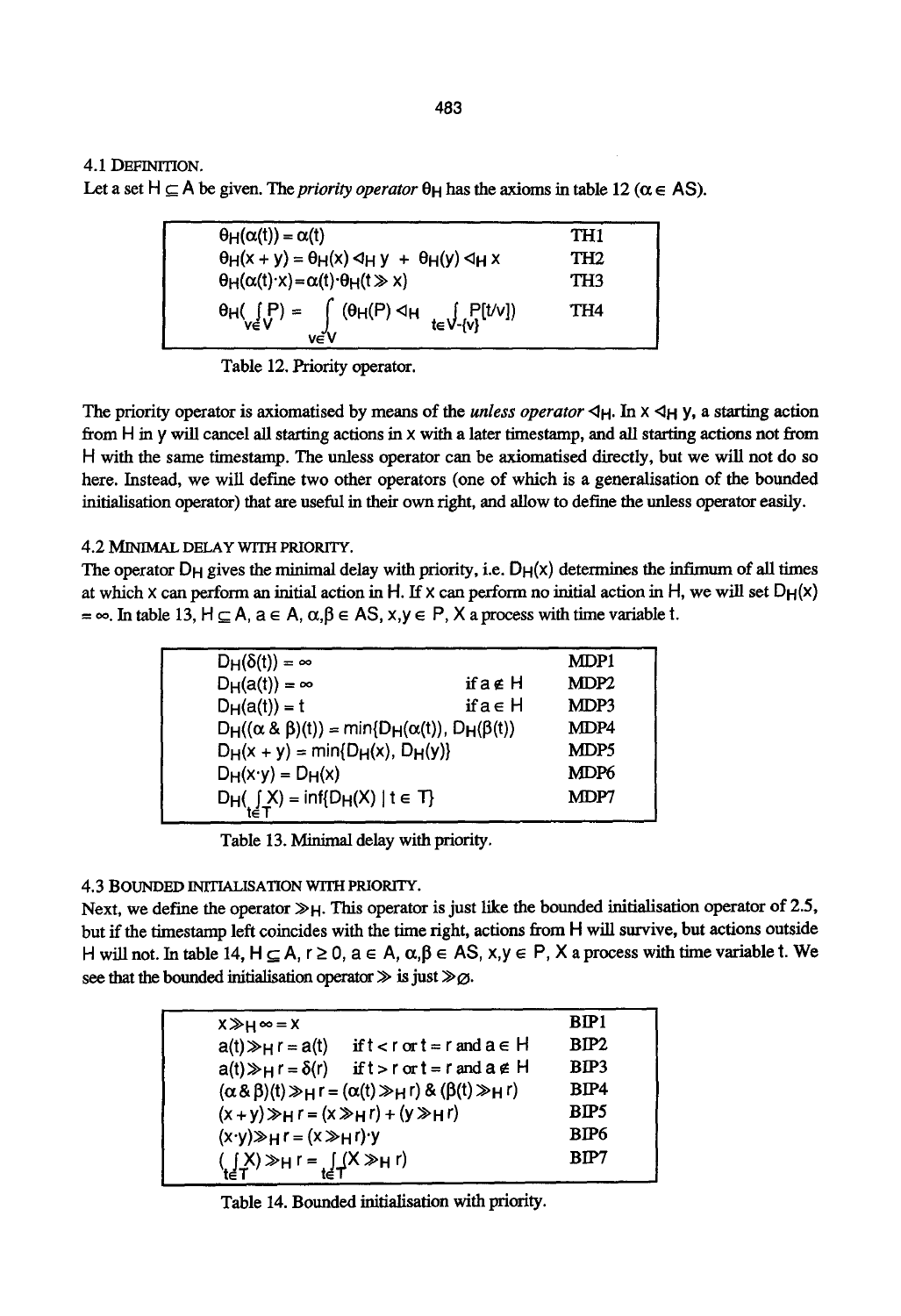4.4 UNLESS OPERATOR.

Now with the use of these minimal delay and bounded inifialisation operators with priority the unless operator can be defined easily:

 $x \triangleleft H y = x \gg H D H(y).$ 

The typical axioms for the unless operator (see [BABK86]) can now be derived.

Returning to example 3.5, we see that the correct expression for the system is as follows:  $\theta_2\psi_D\circ\lambda^2_G(S(0)$  || R(0)).

#### 4.5 EXAMPLE.

A consequence of axiom TH4 is that we have the following identity:  $\theta_H(\begin{bmatrix} h(t) \\ t \end{bmatrix} = \delta(1)$ , if  $h \in H$ .

This is because each h action is canceled by one with lesser timestamp. We can call this phenomenon a *priority deadlock*. The equation can be generalized to the following:  $\theta_H(x + \theta_H(x)) = \theta_H(x) \gg_H 1$  for

all x.

# 4.6 EXAMPLE.

We now discuss a larger example, a protocol transmitting data via a mobile intermediate station.



FIGURE 2.

In figure 2, we have a sender S at location  $x_1$ , a receiver R at location  $x_3$ , and a transmitter T that is moving on a line between locations  $y_1$  and  $y_2$ , starting at  $y_1$  at time t=0. The location of the transmitter is given by the following formula:

 $x_2(t) = y_1 + (y_2 - y_1)$ .

The transmitter consists of two parts, a receiving part and a sending part. These parts are interconnected by a synchronous communication port 3.1 and 5 are also synchronous ports, and 2 and 4 are asynchronous channels. We have system delay constants  $w_1$ ,  $w_2$ ,  $w_3$ ,  $w_4$ .

The components are now given by the following specification: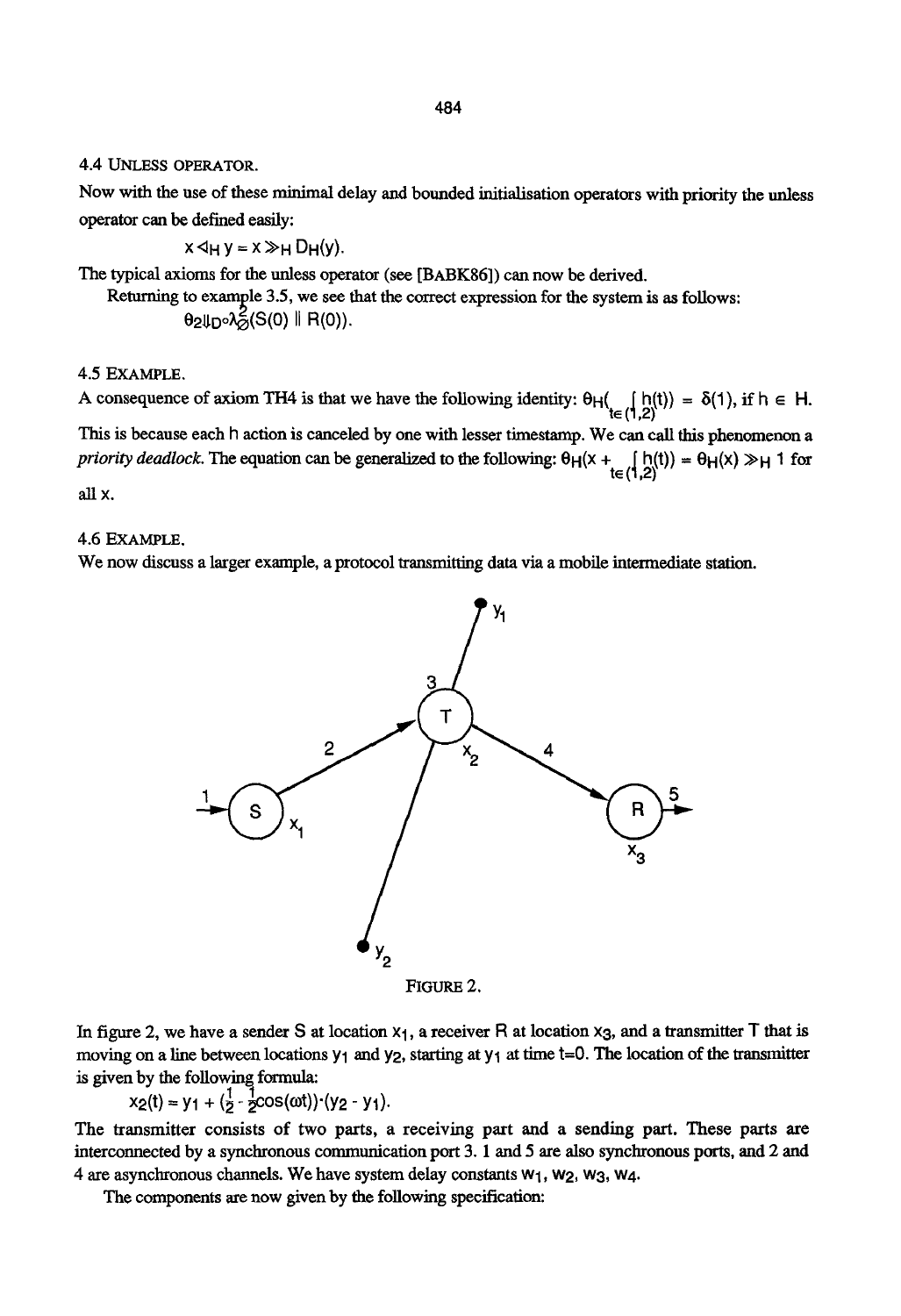$$
S(r) = \int_{\text{t} > r} \sum_{d \in D} r1(d)(x_1, t) \cdot 2 \hat{T}d(x_1, t + w_1) \cdot S(t + 2w_1)
$$
 (r \ge 0)

$$
T_{\mathsf{R}}(r) = \int_{\mathsf{R}_r} \sum_{d \in D} 2\sqrt{d(x_2(t), t) \cdot s3(d)} (x_2(t+w_2), t+w_2) \cdot T_{\mathsf{R}}(t+2w_2) \tag{r \ge 0}
$$

$$
T_S(r) = \int_{t \ge r} \sum_{d \in D} r^3(d) (x_2(t), t) \cdot 4 \hat{T} d(x_2(t+w_3), t+w_3) \cdot T_S(t + 2w_3)
$$
 (r \ge 0)

$$
R(r) = \int_{\substack{t \leq r \\ t \leq r}} \sum_{d \in D} 4\sqrt{d(x_3, t) \cdot s} 5(d)(x_3, t + w_4) \cdot S(t + 2w_4)
$$
 (r \geq 0).

Now the system is given by the identity:

$$
SYS = \partial_{s13D} \big( \theta_{2} \text{tr}_0 \lambda_{\varnothing}^2(S(0) \parallel T_{R}(0)) \parallel \theta_{4} \text{tr}_0 \lambda_{\varnothing}^4(T_{S}(0) \parallel R(0)) \big).
$$

The protocol works well if the data enter at a sufficiently low frequency.

# **4.7** TIIE REPLACEMENT OPERATOR: STRUCTURED NOTATION FOR A MOBILE PROCESS.

Example 4.6 demonstrates a process T that is mobile in the sense that its actions take place at locations that vary in time. In this section, we will have a closer look at the description of such mobile processes.

Let f:  $\mathbb{R}^3 \times \mathbb{R}^{\geq 0} \to \mathbb{R}^3$  be a continuous function. The operator  $\rho_f$  modifies each action  $a(x, t)$  of a process P into  $a(f(x,t), t)$ . Thus, at time t, all spatial coordinates are translated according to the mapping  $f_1$ :  $x \mapsto f(x, t)$ . The equations for  $p_1$  are very simple (table 15).

| $\rho_f(\delta(t)) = \delta(t)$                                        | RRN1             |
|------------------------------------------------------------------------|------------------|
| $p_f(a(x, t)) = a(f(x, t), t)$                                         | RRN <sub>2</sub> |
| $\rho_f((\alpha \& \beta)(t)) = \rho_f(\alpha(t)) \& \rho_f(\beta(t))$ | RRN3             |
| $p_f(x + y) = p_f(x) + p_f(y)$                                         | RRN4             |
| $p_f(x \cdot y) = p_f(x) \cdot p_f(y)$                                 | RRN5             |
| $\rho_f(\int_{-}^{}X) = \int_{\Gamma} \rho_f(X)$                       | RRN6             |
|                                                                        |                  |

Table 15. Replacement operator.

pf is a renaming but in fact it affects spatial coordinates only, and not action labels. We prefer to call pf a *replacement operator.* 

In example 4.6, we can rephrase the definition of  $T$  as follows: let  $x$  be a point in space. Then we can define

$$
f(x, t) = x + (\frac{1}{2} \cdot \frac{1}{2} \cos(\omega t)) \cdot (y_2 - y_1).
$$

Now put

$$
T_{R}^{*}(x, r) = \int_{\substack{t \leq r \\ S}} \sum_{d \in D} 2 \cdot \frac{1}{d} d(x, t) \cdot s3(d)(x, t + w_{2}) \cdot T_{R}(t + 2w_{2}),
$$
  

$$
T_{S}^{*}(x, r) = \int_{\substack{t \leq r \\ t \leq D}} \sum_{d \in D} r3(d)(x, t) \cdot 4 \cdot T_{d}(x, t + w_{3}) \cdot T_{S}(t + 2w_{3}).
$$

Now the processes in 4.6 are given by:  $T_R(t) = \rho_f(T_R^*(y_1, t))$ ,  $T_S(t) = \rho_f(T_S^*(y_1, t))$ .

Using this notation we obtain a better modular structure. The system specification becomes:  $\text{SYS} = \partial_{\text{ST3D}} \big( \theta_2 \text{U}_D \cdot \lambda_{\varnothing}^2 (\text{S}(0) \parallel \rho_f(T_R^*(y_1, 0))) \parallel \theta_4 \text{U}_D \cdot \lambda_{\varnothing}^4 (\rho_f(T_S^*(y_1, 0)) \parallel \text{R}(0)) \big).$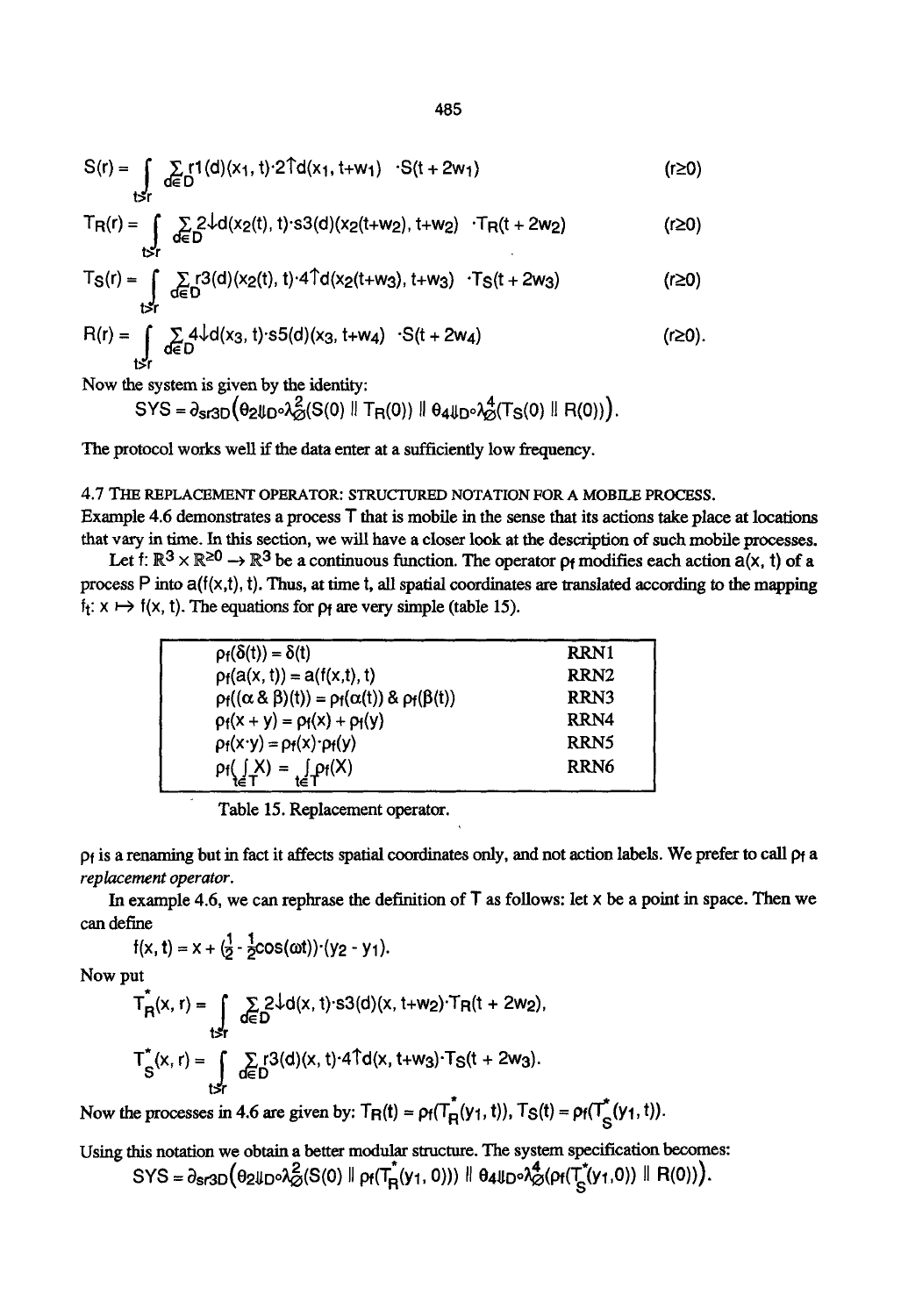Now suppose that the intermediate process T oscillates in a direction perpendicular to the segment (Y<sub>1</sub>, Y<sub>2</sub>) as well: let two points  $z_1$ ,  $z_2$  be given such that (Y<sub>1</sub>, Y<sub>2</sub>)  $\perp$  ( $z_1$ ,  $z_2$ ). Define

$$
g(x, t) = x + (\frac{1}{2} - \frac{1}{2}cos(\omega^*t)) \cdot (z_2 - z_1),
$$

then the combined motion of T is given by the expressions  $\rho_g \circ \rho_f(T_R^*(y_1, 0))$ ,  $\rho_g \circ \rho_f(T_A^*(y_1, 0))$ .

Thus, superposition of motions corresponds to composition of the corresponding replacement operators.

#### 4.8 SIGNAL INTENSITY.

We proceed by discussing some variations in the communication mechanism. First of all, suppose we want to describe asynchronous communication with a decrease in signal intensity.

Assume that data are sent with intensity  $\mathbf{i}_0$  and that intensity decreases proportionally to the square of the distance traveled. So if i0 is the signal intensity at distance 1 from the source, the signal intensity at distance is  $a_i$  <sup>-2</sup> for some constant  $a \ge 0$ . Let the receiving actions be equipped with an additional real parameter j that indicates at which intensity a signal can be received. Then the action function will allow  $c\downarrow(d, j)(y, r)$  provided there exist x,t such that d was sent at  $(x, t)$  and

i.  $|y-x| = v(r-t)$ 

ii.  $a \cdot i \cdot |v - x|^{-2} = i$ .

A receiver that allows to receive messages between intensities Io, hi and between times fi, la will show integration over the intensity interval:

Receiver =  $\int \int_{t \in [m,|\alpha]} \sum_{d \in D} c \downarrow(d, j) \langle y(t), t \rangle \cdot P(d, t).$ jE[Io,hi]

#### 4.9 IMPENETRABLE OBJECTS.

Next, we look at how to model a signal transmission space with an impenetrable object. Let  $B(2, z)$  be the closed bali with radius 2 and center z. In this case, the action function works as follows:

| $actionc(c†d(x,t), V) = \delta(t)$                                           | if $x \in B(2, z)$ (i.e. if $ x - z  \le 2$ ) |
|------------------------------------------------------------------------------|-----------------------------------------------|
| $actionc(c†d(x,t), V) = c†id(x,t)$                                           | if $x \notin B(2, z)$                         |
| $effectc(c†d(x,t), V) = V$                                                   | if $x \in B(2, z)$                            |
| $effect_c(c \hat{\mathsf{Td}}(x,t), V) = V \cup \{\langle d, x, t \rangle\}$ | if $x \notin B(2, z)$                         |

 $action_c(c\downarrow(d,j)(y,r), V) = c\downarrow d(y,r)$  if there is  $\langle d, x, t \rangle \in V$  such that  $|y - x| = v(r - t)$  and  $a_i_0$  | y - x | -2 = j and the line segment from y to x does not intersect B(2, z)  $action_c(c\downarrow(d,j)(y,r), V) = \delta(r)$  otherwise.

As usual,  $c\sqrt{d}$  actions have no effect on the state, so the effect function does not change the state.

#### 4.10 REFLECTION.

A more complex example is obtained if one allows reflection of the signal. Carrying on with the previous example, we allow the signal to be reflected at the surface of the ball B(2, z). We assume perfect reflection without loss of signal intensity. Like before, we allow that a signal (or various signals) is simultaneously delivered at  $(y, r)$  through different paths. This can happen even with one source. It is possible that a signal d is sent by executing  $c \hat{\mathsf{T}} d(x,t)$  and it reaches  $(y,r)$  along two different paths, both containing a reflection. In the case of the ball B(2, z) this is not possible of course, but with two balls this could happen indeed. The action function remains the same in the case of  $c \uparrow d(x,t)$  but for  $c \downarrow(d,j)(y,r)$  we get: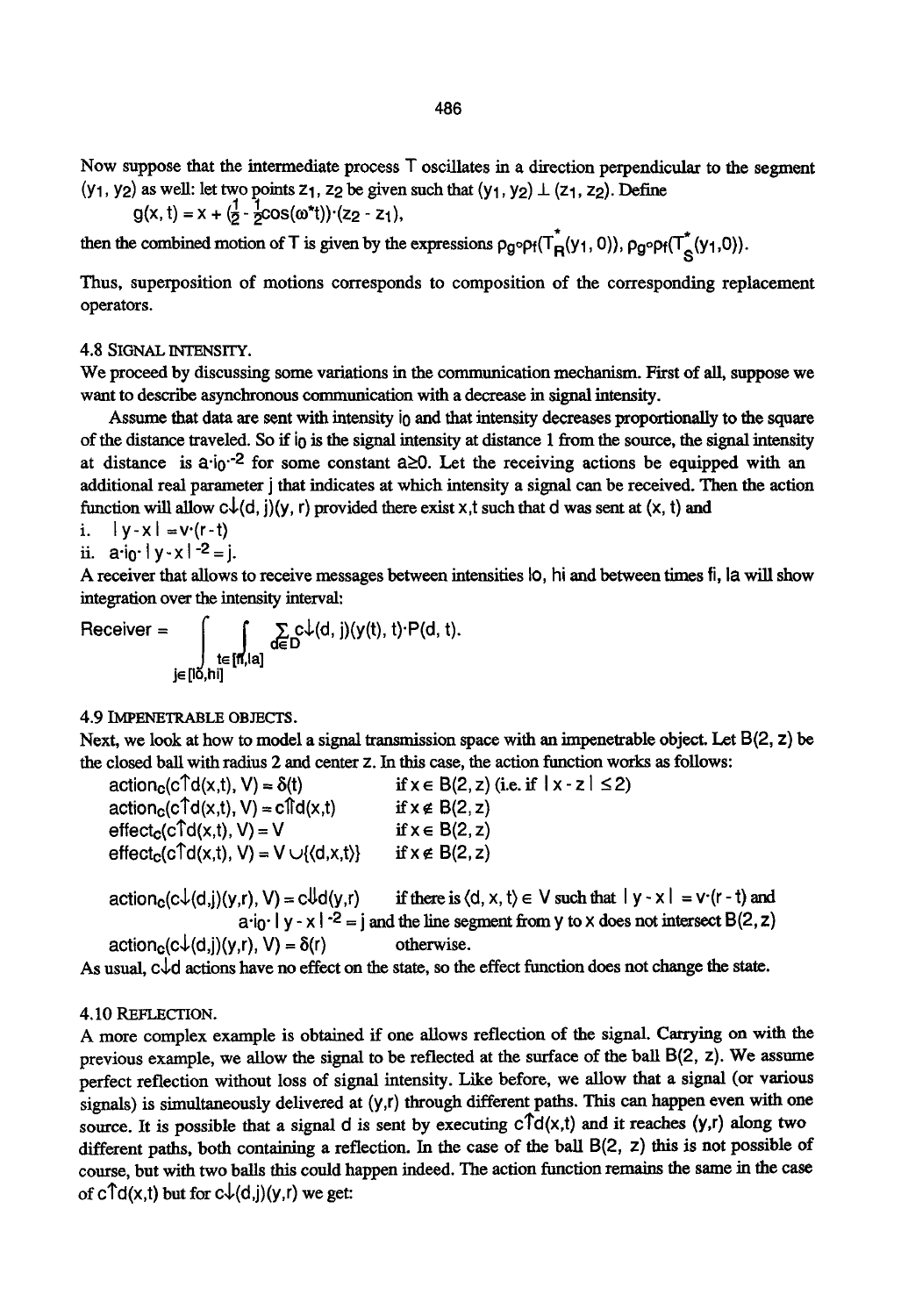$action_c(c\downarrow(d,i)(y,r), V) = c\downarrow d(y,r)$ if (1) there is  $\langle d, x, t \rangle \in V$  such that  $|y-x| = v(r-t)$  and  $a^T \cdot v - x$ .  $\zeta^2 = i$  and the line segment from  $\vee$  to  $\vee$  does not intersect  $B(2, z)$ ; or (2) there is  $\langle d, x, t \rangle \in V$  and w on the boundary of B(2, z) such that  $|v - w| +$  $|w-x| = v(r-t)$ ,  $a^{-1}o(|y-w| + |w-x|)^{-2} = i$ ,  $x,y,z,w$  are in one plane, and  $(z,w)$  bisects the angle  $(x,w,y)$ ;  $action<sub>c</sub>(c<sup>1</sup>(d,j)(y,r), V) = \delta(r)$  otherwise.

A state operator based on this action function describes an environment in which asynchronous communication through a non-trivial physical medium is supported. We remark that if the sending process also receives reflected signals, we are dealing with remote sensing, rather than asynchronous communication.

Interesting complications arise if we intend to model an asynchronous communication where, firstly, there are several independently moving objects that are impenetrable for signals but that do allow reflections with varying reflection coefficients, and, secondly, these objects have their motion guided by actions (in a discontinuous way) and by laws of classical mechanics between actions. This is in fact what happens if a sensor is used to assist a robot in navigating through a number of independently moving objects, each having its own surface characteristics.

It is our impression that the language of classical real space process algebra with priority and state operators is not sufficient to model the sensors needed for robot navigation in a dynamic environment.

# 5. ASYNCHRONOUS MESSAGE PASSING EXPRESSED IN TERMS OF SYNCHRONOUS COMMUNICATION.

In many cases, asynchronous message passing can be expressed using the available synchronous communication mechanism of ACPp. In this approach, which appears in many forms throughout the literature, a process is introduced that represents the medium through which the data are being transported.

In this section we will provide various examples of such processes, representing an asynchronous transport medium. It turns out that a real time version of the process creation mechanism of [BE90] is useful to define a variety of such processes in a uniform way. For that purpose we describe process creation first, a mechanism which is of independent interest also.

It should be noted that the use of the state operator in the previous sections has been motivated by our inability to describe the particular form of asynchronous message transfer of example 4.6 in the more traditional fashion of this section. This in no way excludes that an elegant description of example 4.6 based on synchronous communication is possible, but our search has been without success.

### 5.1 PROCESS CREATION.

For the description of process creation, we assume that we have special disjoint subsets  $cr(D) = \{cr(d)$  $| d \in D$ } and  $\overline{cr}(D) = \{\overline{cr}(d) | d \in D\}$  within the set of symbolic atomic actions A, with  $cr(d) | a =$  $\overline{cr}(d)$  | a =  $\delta$  for all  $d \in D$  and  $a \in A_{\delta}$ .

Further, we assume the existence of a function  $\phi: D \times \mathbb{R}^3 \times \mathbb{R}^{\geq 0} \to P$ , and we require  $\phi$  to be defined by means of guarded recursion equations. Like in [BE90], the function  $\phi$  determines a process to be created from action  $cr(d)$ . In the real time case,  $\phi(d, x, t)$  represents the process created from the timed action  $cr(d)(x, t)$ .

Next we use, as in the symbolic case, an operator  $E_{\phi}$  which enforces process creation from cr(d) actions occurring in its scope. The equations of  $E_{\phi}$  are in table 16. In order to state these axioms, we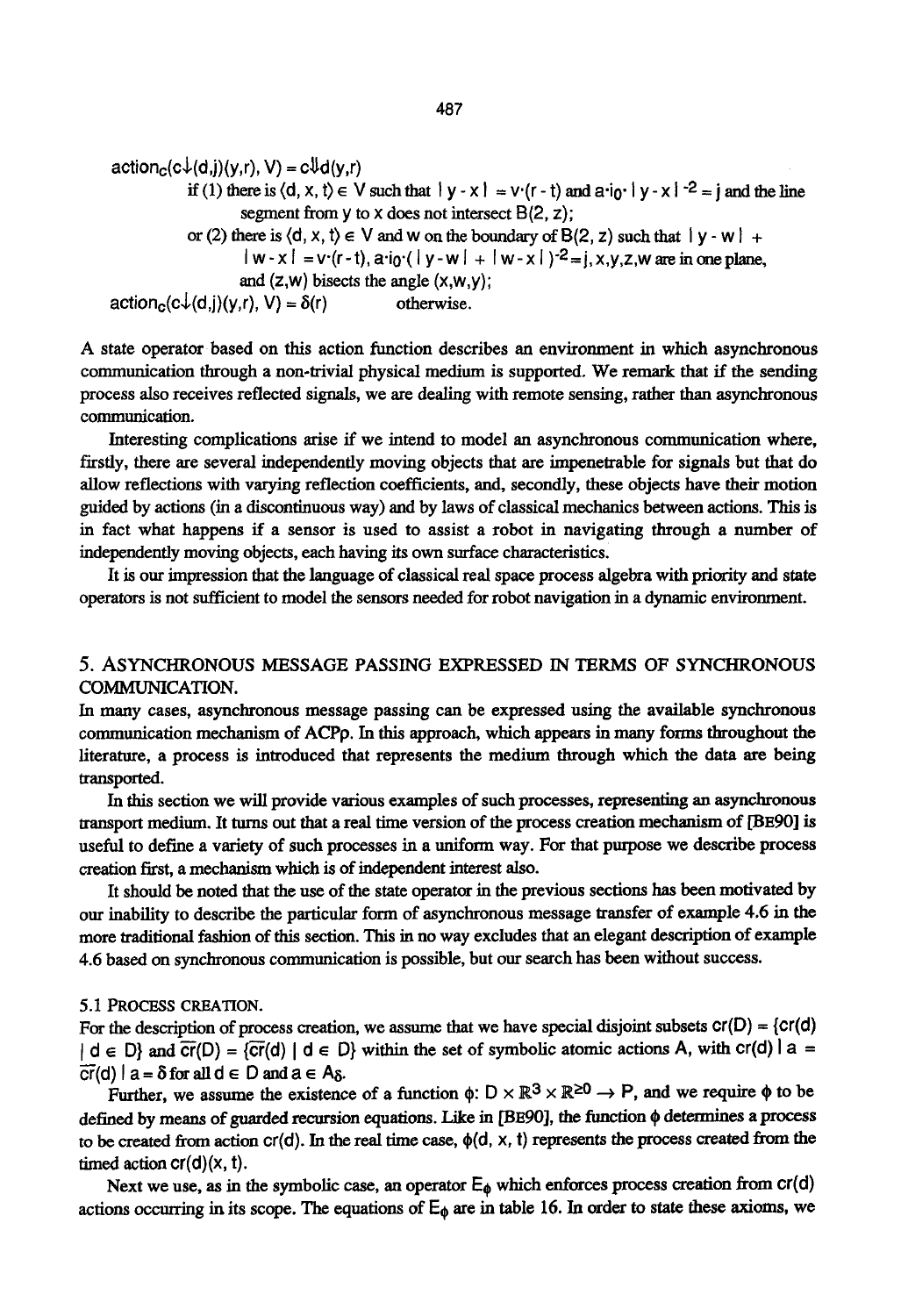$$
CH(a(x) & \alpha) = CH(\alpha) \quad \text{if } a \notin cr(D)
$$
\n
$$
CR(cr(d)(x) & \alpha) = \{ \langle d, x \rangle \} \cup CR(\alpha).
$$

Also, we need the notation  $\alpha$  for the multi-action  $\alpha$ , where all cr(d) actions are changed into  $\overline{cr}(d)$ actions, i.e.

$$
\frac{a(x) & \alpha}{\alpha} = a(x) & \alpha \quad \text{if } a \notin cr(D)
$$
\n
$$
\frac{cr(d)(x) & \alpha}{\alpha} = \frac{cr(d)(x) & \alpha}{\alpha}.
$$

| $E_{\phi}(\alpha(t)) = \alpha(t)$                                                       | if $CR(\alpha) = \emptyset$ |                                | PCT <sub>1</sub> |  |
|-----------------------------------------------------------------------------------------|-----------------------------|--------------------------------|------------------|--|
| $E_{\phi}(\alpha(t)) = \alpha(t) \cdot E_{\phi}$                                        |                             | $\phi(d, x, t)$ otherwise PCT2 |                  |  |
| $\langle d, x \rangle \in CR(\alpha)$                                                   |                             |                                |                  |  |
| $E_{\phi}(\alpha(t) \cdot X) = \alpha(t) \cdot E_{\phi}(X)$ if $CR(\alpha) = \emptyset$ |                             |                                | PCT3             |  |
| $E_{\phi}(\alpha(t) \cdot X) = \overline{\alpha}(t) \cdot E_{\phi}(X \parallel$         | $\phi(d, x, t)$             |                                |                  |  |
|                                                                                         | $(d, x) \in CR(\alpha)$     |                                |                  |  |
|                                                                                         |                             | otherwise PCT4                 |                  |  |
| $E_{\phi}(x + y) = E_{\phi}(x) + E_{\phi}(y)$                                           |                             |                                | PCT <sub>5</sub> |  |
| $E_{\phi}(\iint_T X) = \iint_T E_{\phi}(X)$                                             |                             |                                | PCT6             |  |
|                                                                                         |                             |                                |                  |  |

Table 16. Process creation.

The operational semantics of the process creation operator now follows easily on the basis of the axioms. Note that the process creation mechanism can be used in real time (without space) just as well. All examples of [BE90] can be adapted to a real time setting. We concentrate here on examples concerning message transport media.

#### 5.2 MESSAGE HANDLER.

The following recursive specification defines a process that, upon receiving an input, creates a message handler to take care of the input.

$$
M(r) = \sum_{t>r+tn} \sum_{d \in D} r(d)(x(t), t) \cdot cr(d)(x(t+t_1), t+t_1) \cdot M(t+t_1)
$$
 (for r>0).

Here to is a parameter that determines a minimum delay between the creation of the message handler and reception of a new input, whereas  $t_1$  determines the delay between reception of a datum and creation of the corresponding handler.  $x(t)$  is some function from  $\mathbb{R}^{\geq 0}$  to  $\mathbb{R}^3$  that determines the input location of the medium. We assume that the handler is created at that very same logical location but with a delay of  $t_1$  (i.e. at  $x(t + t_1)$ ).

Next, we provide possible functions  $\phi_n: D \times \mathbb{R}^3 \times \mathbb{R}^{\geq 0} \to P$  that determine the handler created. This leads to an asynchronous message transport medium  $M_n = E_{\phi_n}(M)$  for each case. In all cases,  $y(x, r)$  is the output location of the medium at time  $t + r$  if at time t the input location is x. Thus, input at  $(x, t)$  leads to output at  $(y(x, \Delta), t+\Delta)$  for some  $\Delta > 0$ .

CASE 1:  $\phi_1$ (d, x, t) = s(d)(y(x,  $\Delta_1$ ), t+ $\Delta_1$ ).

In this case data need a constant time  $\Delta_1$  to travel through the medium. Moreover, the medium introduces no errors or omissions.

### $CASE 2: \phi_2(d, x, t) = s(d)(y(x, \Delta_2(t)), t+\Delta_2(t)).$

In this case, the transmission time depends on t. This happens e.g. ff the output location is moving relative to the input location. Notice that the difference with example 4.6 is that there, due to the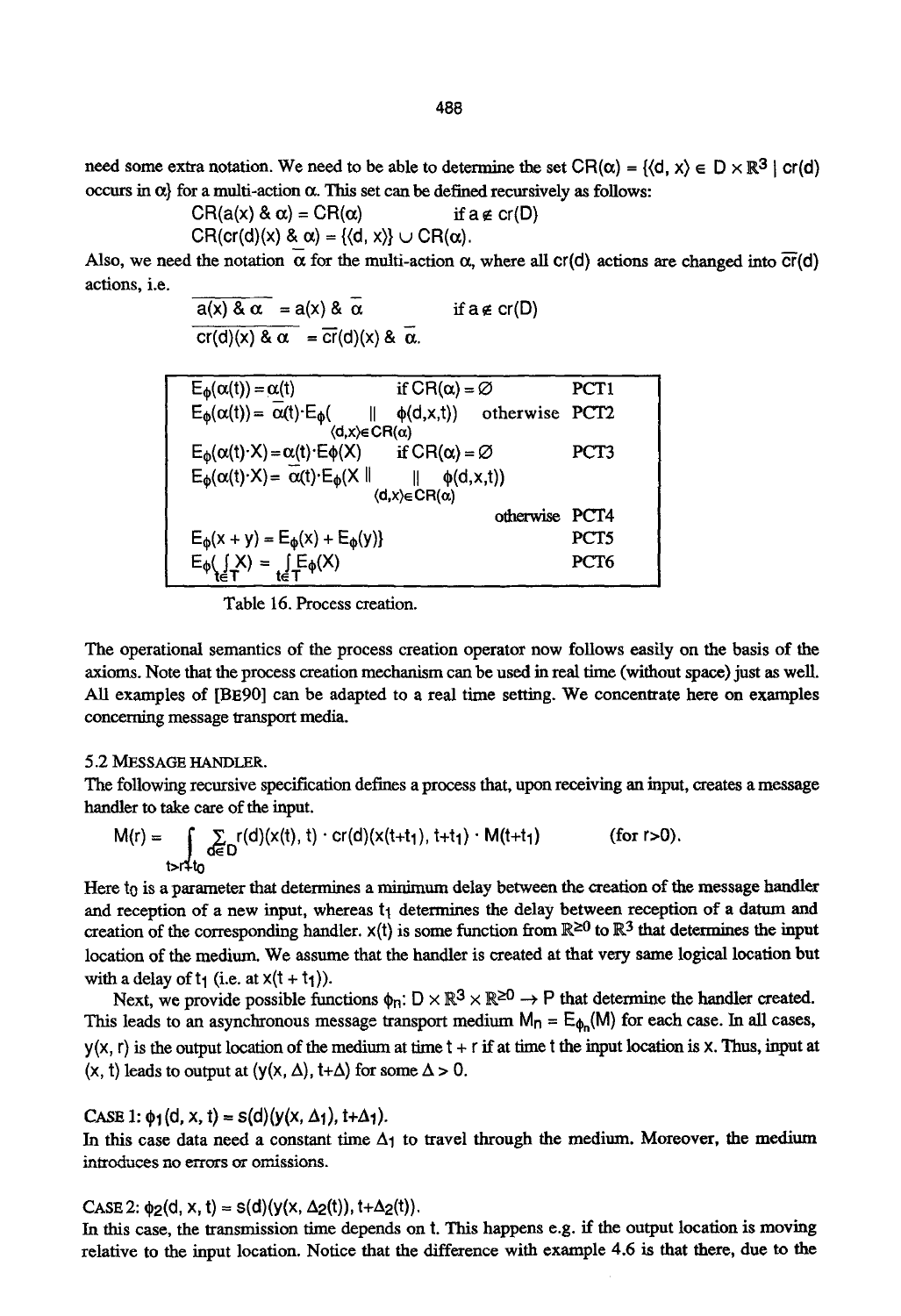broadcasting nature of the mechanism, the output location is not known in the same way. In particular, the function  $\Delta$ <sub>2</sub>(t) is not easy to define in that example, even if one assumes that broadcasting is irrelevant and each message is received exactly once. This is caused by the fact that in example 4.6 the output location (i.e. location (x, t) at which an action  $c\mathbb{U}d(x, t)$  happens) must be derived from the combined behavior of two processes.

CASE 3: 
$$
\phi_3(d, x, t) = \int_{r \in (\Delta_1 - \varepsilon_1^f, \Delta_1 + \varepsilon_1^f)} s(d)(y(x, r-t), r).
$$

M<sub>3</sub> is like M<sub>1</sub>, be it that there is a tolerance  $\varepsilon_1$  in the arrival time. If  $\varepsilon_1 > \frac{1}{2}(t_0 + t_1)$ , complications can arise because M<sub>3</sub> may deliver different messages at the same time and place. Assuming  $\epsilon_1 < \frac{1}{2}(t_0 + t_1)$ , this unwanted interference is not possible.

 $CASE 4: \phi_4(d, x, t) = \int_{r \in (\Delta_2(t) - \varepsilon_1, \Delta_2(t) + \varepsilon_1)} s(d)(y(x, r-t), r).$ 

This example adds an arrival time tolerance to example 2.

Next, we assume that the orbit of a message d traveling from  $(x,t)$  to  $(y(x,\Delta), t+\Delta)$  is given by (z(r-t), r), so in particular, we have  $(x,t) = (z(0), t+0)$  and  $(y(x,\Delta), t+\Delta) = (z(\Delta), t+\Delta)$ .

CASE 5:  $\phi_5(d, x, t) = s(d)(y(x, \Delta_1), t+\Delta_1) + \int_{r \in (0, \Delta_1)} \int_{r \in (0, \Delta_1)} \phi_1(x(r), t+r) \cdot s(\bot)(y(x, \Delta_1), t+\Delta_1).$ 

This example allows the datum to be changed into  $\perp$  anywhere during transmission. In particular, M<sub>5</sub> keeps track where a datum gets lost. In the next example, M6 will not deliver lost data.

CASE 6: 
$$
\phi_6(d, x, t) = s(d)(y(x, \Delta_1), t + \Delta_1) + \int_{r \in (0, \Delta_1)} \text{lost}(z(r), t + r).
$$

 $\text{CASE 7: } \phi_7(\text{d, x, t}) = s(\text{d})(y(x, \Delta_1), t+\Delta_1) + \int_{\text{re}} \text{(0, \Delta_1)} \text{lost}(z(\text{r}), t+\text{r}) \cdot \text{cr}(\text{d})(x(t+\text{r}+\epsilon_2), t+\text{r}+\epsilon_2).$ 

M7 will spontaneously retransmit lost data (very unlikely in practice). Note that this protocol can lead to collisions of different cr actions.

# 5.3 A FAULTY QUEUE FOR ASYNCHRONOUS MESSAGE TRANSFER.

In this section we will start out from the following description of a queue, that transports data in D from  $x$  to  $y$  in time  $\Delta$ .

$$
Q = \int_{b>0} \sum_{d \in D} r(d)(x,t) \cdot (s(d)(y, t+\Delta) \parallel Q).
$$

This queue is the classical real space absolute time version of example I0.I of [BAB91a], with port names 1,2 replaced by locations x,y.

We intend to describe a related queue that shows faults. In order to do this, the mode transfer operators  $\rightarrow$  and  $\hookrightarrow$  of [BE89] are casted in a real time and space setting. Informally,  $X \rightarrow Y$  is a process that behaves like X but can at any time start behaving like Y (provided it decides to do so before X has terminated).  $X \hookrightarrow Y$  is like  $X \rightarrow Y$  with the additional constraint that its first action must be taken from X.

Using the mode transfer operator (to be discussed in detail below), a faulty version of the queue can be given as follows: let  $r \in \mathbb{R}$ ,  $n \in \mathbb{N}$ , define

 $Y(r, n) = S(\perp)(y, n \cdot r) \cdot Y(r, n+1).$ 

Y(r, n) will produce erroneous signals at regular intervals. Now define O' by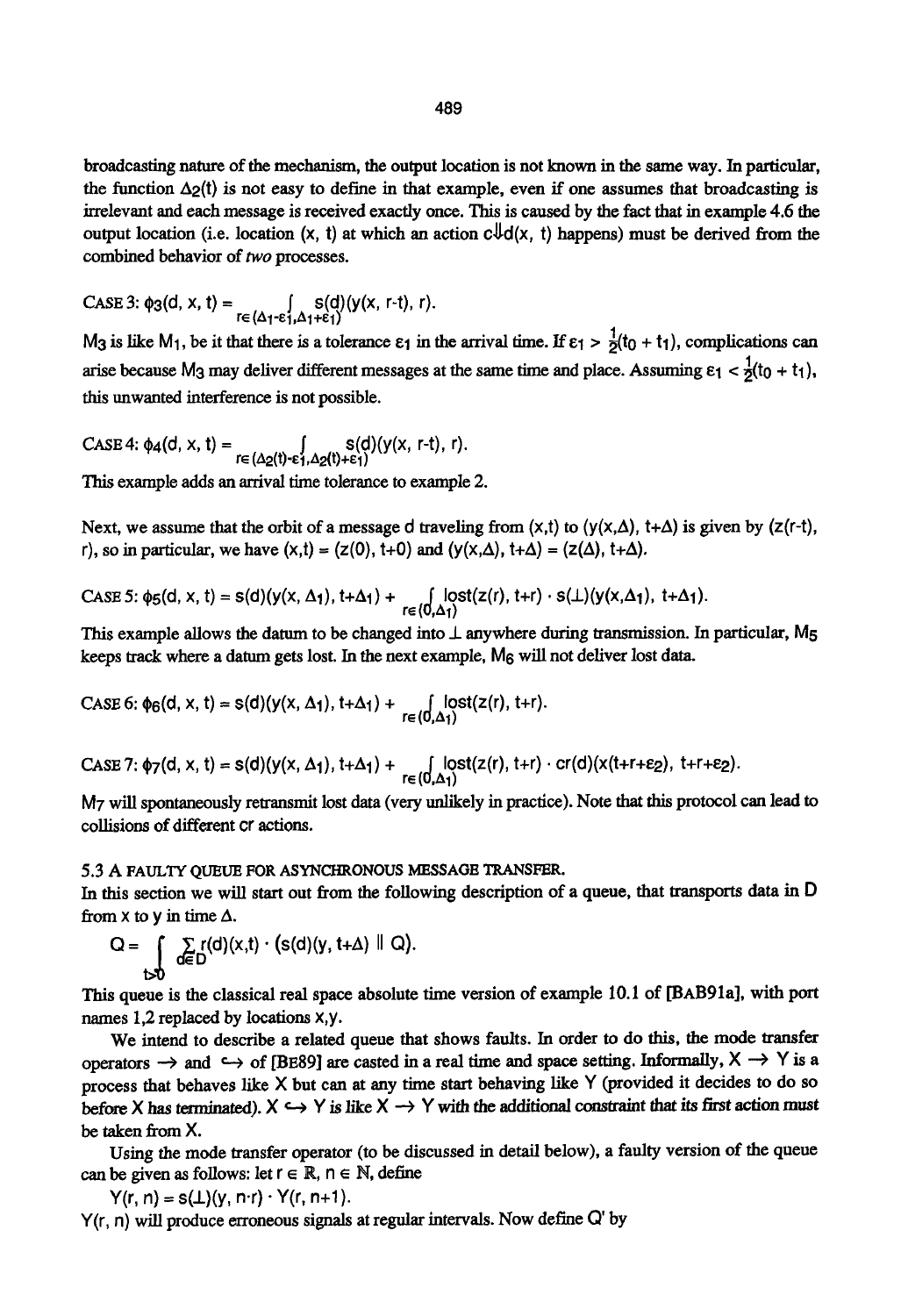$$
Q'=Q\,\to\,\sum_{n\in\,\omega}\!\!Y(r,\ n).
$$

This process allows the queue to transmit data until it switches to mode Y.

Finally, we describe a queue that can be put back in the original mode by means of an action restart $(z, t)$ . Here,  $z$  is a location from which the queue is controlled.

$$
Q'' = Q \longrightarrow \Big( \sum_{n \in \omega} Y(r, n) \hookrightarrow \int_{D} \text{restart}(z, t) \cdot Q'' \Big).
$$

5.4 MODE TRANSFER.

The equations for the mode transfer operators are as follows ( $\alpha \in AS$ ).

| $\alpha(t) \rightarrow X = \alpha(t) + (X \gg t)$<br>$\alpha(t) \cdot X \rightarrow Y = \alpha(t) \cdot (X \rightarrow Y) + (Y \gg t)$<br>$(X + Y) \rightarrow Z = (X \rightarrow Z) + (Y \rightarrow Z)$ | MTT1<br>MTT2<br>MTT3 |
|-----------------------------------------------------------------------------------------------------------------------------------------------------------------------------------------------------------|----------------------|
| $\left(\underset{\mathbf{t}\in\mathsf{T}}{\left\{X\right\}}\right)\rightarrow Y=\underset{\mathbf{t}\in\mathsf{T}}{\left\{X\rightarrow Y\right\}}$ (t not free in Y)                                      | MTT4                 |
| $\alpha(t) \hookrightarrow X = \alpha(t)$                                                                                                                                                                 | <b>DMTT1</b>         |
| $\alpha(t) \cdot X \hookrightarrow Y = \alpha(t) \cdot (X \rightarrow Y)$                                                                                                                                 | DMTT <sub>2</sub>    |
| $(X + Y) \hookrightarrow Z = (X \hookrightarrow Z) + (Y \hookrightarrow Z)$                                                                                                                               | <b>DMTT3</b>         |
| $\left(\bigcup_{t \in T} X\right) \hookrightarrow Y = \bigcup_{t \in T} (X \hookrightarrow Y)$ (t not free in Y)                                                                                          | DMTT4                |

Table 17. Mode tzansfer.

# 5.5 REMARK.

The equations for mode transfer in [BE89] are as follows:

$$
a \rightarrow X = a + X
$$
  
\n
$$
\delta \rightarrow X = \delta
$$
  
\n
$$
a \cdot X \rightarrow Y = a \cdot (X \rightarrow Y) + Y
$$
  
\n
$$
(X + Y) \rightarrow Z = (X \rightarrow Z) + (Y \rightarrow Z).
$$

In particular the equation  $\delta \to X = \delta$  is not obvious. However, if a system has deadlocked, it seems impossible to recover from that deadlock in a context  $X \rightarrow Y$ . In the real time case, we see a more differentiated picture:

|          | $\delta(2) \rightarrow a(3) \cdot b(4) = \delta(2)$                                                         |
|----------|-------------------------------------------------------------------------------------------------------------|
| while    | $\delta(2) \rightarrow a(1) \cdot b(4) = \delta(2) + a(1) \cdot b(4)$ .                                     |
| Likewise | $c(2) \rightarrow a(3) \cdot b(4) = c(2)$ and $c(2) \rightarrow a(1) \cdot b(4) = c(2) + a(1) \cdot b(4)$ . |

# 5.6 REMARK.

We remark that the signal/observation mechanism of [BAB91d] can also be casted in a real time (and space) setting. In that case, this mechanism will provide yet another way to express asynchronous communication.

# 6. CONCLUSION.

We conclude that we have introduced a setting in which asynchronous communication can be adequately described in classical real space process algebra. This allows to describe communication between processes moving in space (e.g. communication with a satellite).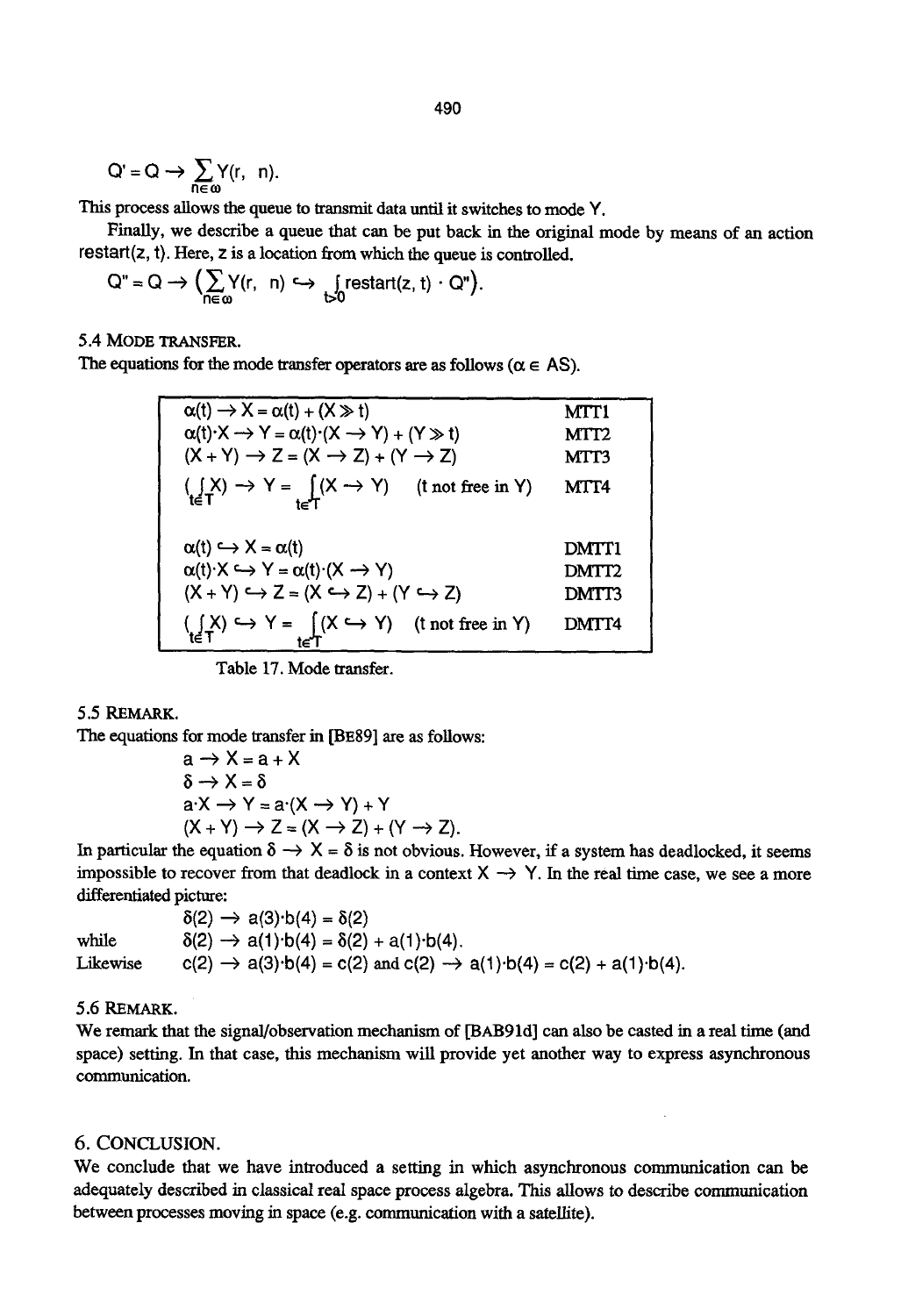We claim that we can also describe such communications in the relativistic real space process algebra of [BAB91b]. In that case, because of the presence of the 0 process, the priority operator is not necessary in the description (all timed deadlocks are equated to 0).

# REFERENCES.

[BAB88] J.C.M. BAETEN & J.A. BERGSTRA, *Global renaming operators in concrete process algebra,*  Information & Computation 78 (3), 1988, pp. 205-245.

[BAB91a] J.C.M. BAETEN & J.A. BERGSTRA, *Real time process algebra,* Formal Aspects of Computing 3 (2), 1991, pp. 142-188. (Report version appeared as report P8916, Programming Research Group, University of Amsterdam 1989,)

[BAB91b] J.C.M. BAETEN & J.A. BERGSTRA, *Real space process algebra, in* Proc. CONCUR'91, Amsterdam (J.C.M. Baeten & J.F. Groote, eds.), Springer LNCS 527, 1991, pp. 96-110.

[BAB91c] J.C.M. BAETEN & J.A. BERGSTRA, *The state operator in real time process algebra,* report P9104, Programming Research Group, University of Amsterdam 1991. To appear in Proc. REX Workshop Real-Time: Theory in Practice, Mook 1991.

[BAB91d] J.C.M. BAETEN & J.A. BERGSTRA, *Process algebra with signals and conditions,* report CS-R9103, CWI Amsterdam 1991. To appear in Proc. NATO Summer School, Marktoberdorf 1990 (M. Broy et al., eds.), Springer Verlag.

[BABK86] LC.M. BAETEN, J.A. BERGSTRA & J.W. KLOP, *Syntax and defining equations for an interrupt mechanism in process algebra,* Fund. Inf. IX (2), 1986, pp. 127-168.

[BAW90] J.C.M. BAETEN & W.P. WEIILAND, *Process algebra,* Cambridge Tracts in Theor. Comp. Sci. 18, Cambridge University Press 1990.

[BE85] J.A. BERGSTRA, *Put and get, primitives for synchronous unreliable message passing,* report LGPS 3, Dept. of Philosophy, Utrecht University 1985.

[BE89] J.A. BERGSTRA, *A mode transfer operator in process algebra,* report P8808b, Programming Research Group, University of Amsterdam 1989.

[BE90] J.A. BERGSTRA, *A process creation mechanism in process algebra,* in: Applications of Process Algebra (J.C.M. Baeten, ed.), Cambridge Tracts in TCS 17, Cambridge University Press 1990, pp. 81-88.

[BEK84] J.A. BERGSTRA & J.W. KLOP, *Process algebra for synchronous communication, Inf. &*  Control 60, 1984, pp. 109-137.

[BEKT85] J.A. BERGSTRA, J.W. KLOP & J.V. *TUCKER, Process algebra with asynchronous communication mechanisms,* in: Proc. Seminar on Concurrency (S.D. Brookes, A.W. Roscoe & G. Winskel, eds.), Springer LNCS 197, 1985, pp. 76-95.

[J91a] A. JEFFREY, *A linear time process algebra,* report 61, Programming Methodology Group, Chalmers University 1991, in Proc. CAV 91, Aalborg 1991.

[J91b] A. JEFFREY, *Observation spaces and timed processes, in* Proc. CONCUR'91, Amsterdam (J.C.M. Baeten & J.F. Groote, eds.), Springer LNCS 527, 1991, pp. 332-345.

[J91c] A. JEFFREY, *Translating timed process algebra into prioritized process algebra*, Programming Methodology Group, Chalmers University 1991.